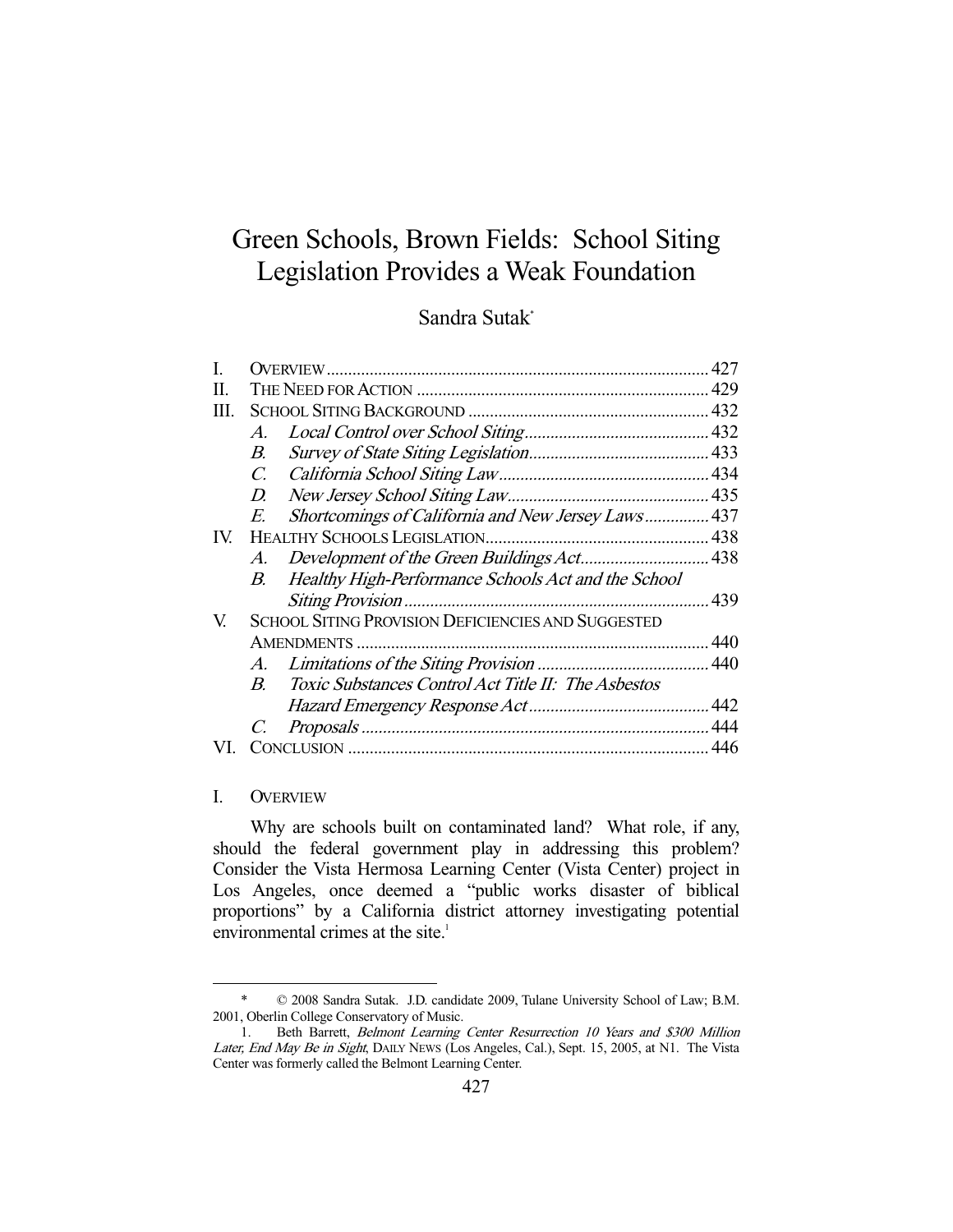In 1985, the Los Angeles Unified School District (LAUSD) faced overcrowding and proposed a new school that would serve mostly minority students from low-income neighborhoods.<sup>2</sup> LAUSD did not perform a comprehensive environmental evaluation when the site—an abandoned oilfield—was acquired in 1992, although a state report four years earlier warned of its risks.<sup>3</sup> The school broke ground in 1997.<sup>4</sup> Two years later, state toxics officials partly halted construction due to concerns over insufficient environmental testing and the absence of any mitigation plan to eliminate gases already gathering beneath partly completed buildings.<sup>5</sup> In 2000, construction stopped completely when parents learned what the state and LAUSD already knew: soil at the site was saturated with toxins, including hydrogen sulfide, benzene, and crude oil.<sup>6</sup> Construction was stop-and-go for the next few years. The school board cancelled the project twice, but also investigated mitigation plans calling for the installation of an underground plastic liner to trap and release gases.<sup>7</sup> By 2005, LAUSD had spent \$175 million on cleanup, and planned to spend an additional \$111 million.<sup>8</sup> School expenditures, including the cost to rebuild structures that had been constructed on a seismic fault, totaled approximately \$300 million in 2007.<sup>9</sup> The Vista Center is scheduled to open in September 2009, twenty-four years after the land was purchased, and twelve years after breaking ground.<sup>10</sup>

 The Vista Center likely represents the most expensive and prolonged environmental school siting fiasco to date, but reports of schools on toxic sites are not uncommon.<sup>11</sup> An explanation for this

 <sup>2.</sup> CHILD PROOFING OUR CMTYS. CAMPAIGN, POISONED SCHOOLS: INVISIBLE THREATS, VISIBLE ACTIONS, A REPORT OF THE CHILD PROOFING OUR COMMUNITIES POISONED SCHOOLS CAMPAIGN 20 (2001), http://www.childproofing.org/documents/poisoned\_schools.pdf.

 <sup>3.</sup> Barrett, supra note 1.

<sup>4.</sup> *Id.*<br>5. *Id.* 

 <sup>5.</sup> Id.

 <sup>6.</sup> RHODE ISLAND LEGAL SERVICES (RILS), NOT IN MY SCHOOLYARD: AVOIDING ENVIRONMENTAL HAZARDS AT SCHOOL THROUGH IMPROVED SCHOOL SITE SELECTION POLICIES, A REPORT TO THE U.S. ENVIRONMENTAL PROTECTION AGENCY 8 (2006), http://www.nylpi.org/ pub/School\_Siting\_Final.pdf.

 <sup>7.</sup> Barrett, supra note 1.

 <sup>8.</sup> James W. Prado Roberts & Jason Method, New Schools Being Built on Contaminated Sites, ASBURY PARK PRESS, Feb. 20, 2005, at A1.

<sup>9.</sup> Barrett, supra note 1; Tony Illia, Los Angeles Battling Rising School Costs: An Overheated Market Pushes Bid Prices up 200% in Five Years, ENGINEERING NEWS-RECORD, June 18, 2007, at 58.

<sup>10.</sup> Howard Fine, Belmont School, Ambassador Site Teach Hard Lessons, L.A. BUS. J., Jan. 28, 2008, at 4.

 <sup>11.</sup> CHILD PROOFING OUR CMTYS. CAMPAIGN & THE CTR. FOR HEALTH, ENV'T & JUSTICE, BUILDING SAFE SCHOOLS: INVISIBLE THREATS, VISIBLE ACTIONS, A REPORT OF THE CHILD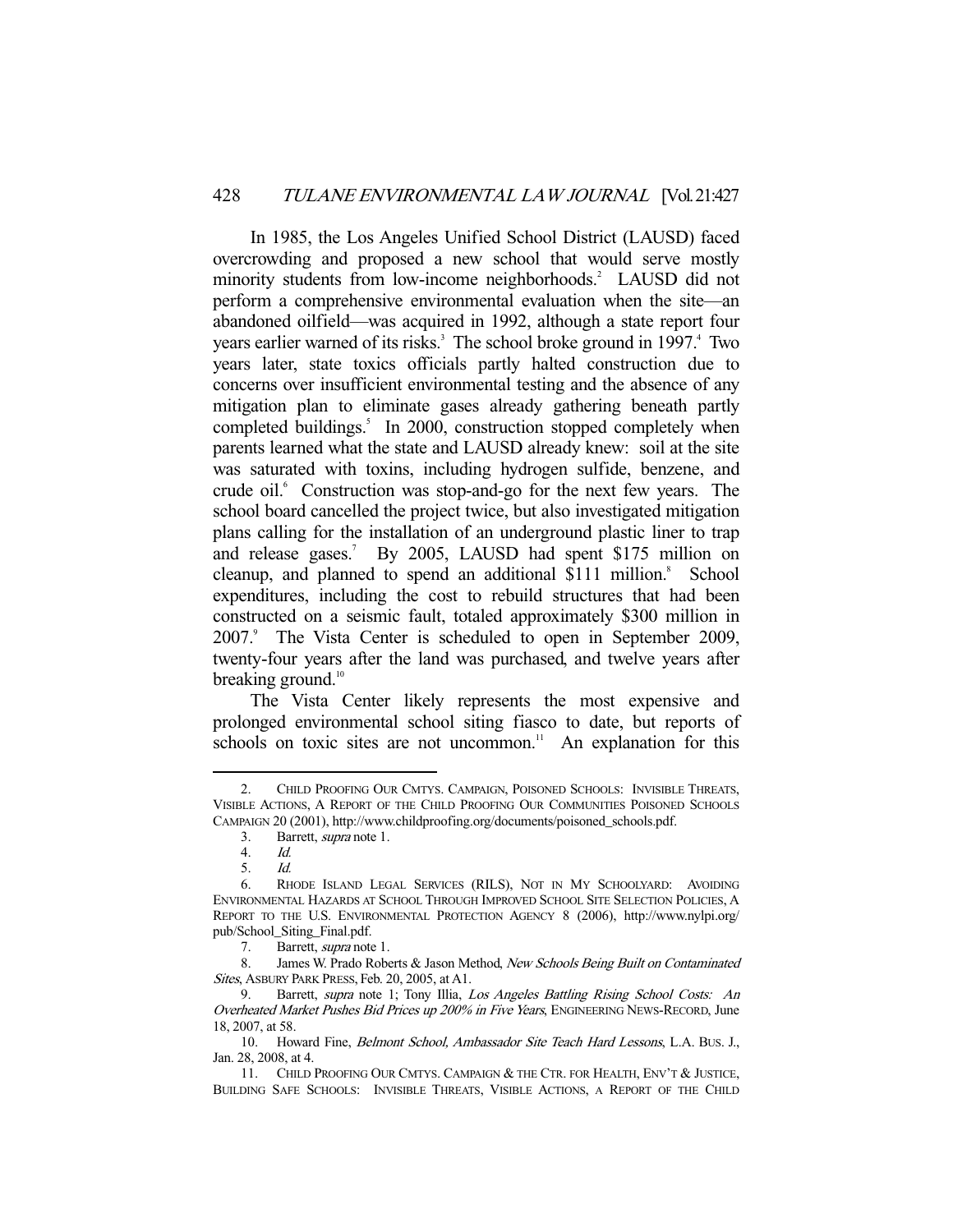phenomenon is that state law generally does not address, or does not effectively address, environmental issues specific to siting a school on or near contaminated land.<sup>12</sup> The federal government has focused on environmental school health topics like asthma, lead-based paint, and childhood cancers.13 However, it was silent with regard to environmental school siting problems until December 2007, when the Healthy High-Performance Schools Act (HPS) was enacted as an amendment to the Toxic Substances Control Act (TSCA).<sup>14</sup> Under HPS section 2695a (Siting Provision), the Environmental Protection Agency (EPA) is directed to develop voluntary model guidelines for the siting of school facilities.<sup>15</sup>

 Although the voluntary guidelines created pursuant to the Siting Provision will serve as a much-needed reference to schools planning to build on polluted property, this Article argues that the provision should be strengthened to encourage state compliance with the guidelines. Part II presents the case for urgent action. Part III provides the legal framework under which siting decisions are made, discusses the absence of state legislation or any effective state legislation, and highlights weaknesses in California and New Jersey school siting laws. The development and framework of the HPS is detailed in Part IV. Part V identifies limitations to the Siting Provision and proposes amendments intended to fill in the gap between state and federal siting legislation.

#### II. THE NEED FOR ACTION

 Entire communities are subject to the harmful effects of exposure to hazardous substances, but children are especially vulnerable.<sup>16</sup> This is because children absorb and metabolize toxins differently than adults.<sup>17</sup> Toxic carcinogens in the environment may lead to cancer, which is the second leading cause of death in children.<sup>18</sup> Asthma, the primary chronic

-

17. *Id.* at 7.

PROOFING OUR COMMUNITIES CAMPAIGN AND THE CENTER FOR HEALTH, ENVIRONMENT & JUSTICE 12-16 (2005), http://www.childproofing.org/documents/building\_safe\_schools.pdf.

 <sup>12.</sup> See discussion infra Part III.A.

 <sup>13.</sup> S. REP. NO. 110-241 (2007). The President's Task Force on Environmental Health Risks and Safety Risks to Children was created in 1998 specifically to address children's health issues in schools. The Task Force established school workgroups charged with developing a federal inventory of school environmental health programs, but in 2005, the Task Force expired.

 <sup>14. 15</sup> U.S.C. § 2695 (2000).

 <sup>15.</sup> Id.

 <sup>16.</sup> RILS, supra note 6, at 7-8.

 <sup>18.</sup> Am. Cancer Soc'y, Cancer Facts and Figures 2007, at 11, http://www.cancer.org/ downloads/STT/CAFF2007PWSecured.pdf (last visited Jan. 28, 2008). Accidents are the number one cause of death for children.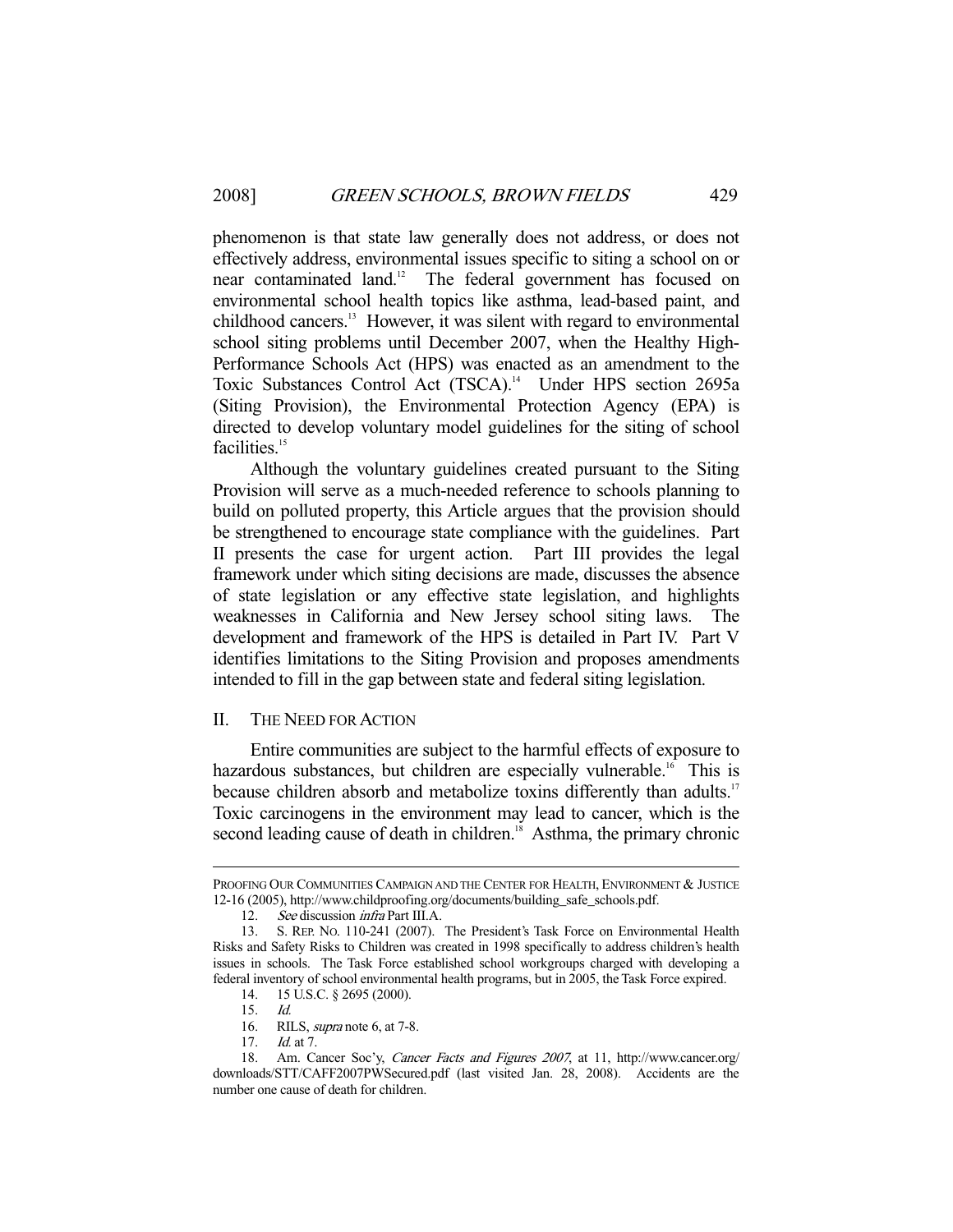illness in children, may present an even bigger challenge, as it causes fourteen million missed school days per year.<sup>19</sup> In some circumstances, low-income and minority populations suffer increased exposure to environmental risks and are disproportionately affected by environmental dangers.<sup>20</sup> For example, the Department of Health and Human Services estimated that African-American children are "three times more likely than white children to be hospitalized for asthma" and "four to six times more likely to die from asthma."<sup>21</sup>

 The number of students potentially affected by unsafe environmental conditions continues to climb.<sup>22</sup> Public school enrollment increased 16% from 1991 to 2004, and an additional 9% increase is expected by  $2016$ .<sup>23</sup> In 2016, an estimated 59.8 million students will enroll in public and private school.<sup>24</sup> Spending on new school construction to accommodate this continuing growth totaled more than \$20 billion in 2006. $25$ 

 Research shows a correlation between a building's physical characteristics and educational outcomes.<sup>26</sup> For example, a study conducted in the D.C. Public Schools concluded that on standardized tests, students attending school buildings in poor condition scored eleven percent below students attending buildings in excellent shape.<sup>27</sup> In light of this apparent connection, it is distressing that in 2000, "about 40% of schools reported a minimum of one "unsatisfactory environmental condition."<sup>28</sup> These unsatisfactory conditions exist more frequently in

 <sup>19.</sup> Green School Initiatives: Hearing Before the S. Comm. on Environment and Public Works, 107th Cong. 1-2 (2002) (statement of E. Ramona Trovato, Deputy Assistant Administrator, Office of Environmental Information, U.S. Environmental Protection Agency) [hereinafter Trovato Statement].

<sup>20.</sup> Id. That low-income and minority communities suffer disproportionately from exposure to environmental risks can in part be traced to reduced access to health care due to economic status. Id.

 <sup>21.</sup> Id.

 <sup>22.</sup> National Center for Education Statistics—Fast Facts, http://nces.ed.gov/fastfacts/ display.asp?id=372 (last visited Jan. 28, 2008).

 <sup>23.</sup> W.J. HUSSAR & T.M. BAILEY, NAT'L CTR. FOR EDUC. STATISTICS & U.S. DEP'T OF EDUC., PROJECTIONS OF EDUCATION STATISTICS TO 2016: THIRTY-FIFTH EDITION 6, http://nces.ed.gov/pubs2008/2008060.pdf (last visited Jan. 28, 2008).

 <sup>24.</sup> Id.

 <sup>25.</sup> PAUL ABRAMSON, 2007 CONSTRUCTION REPORT: SCHOOL PLANNING AND MANAGEMENT, at C2, http://www.peterli.com/global/pdfs/SPMConstruction2007.pdf (last visited Jan. 28, 2008).

 <sup>26.</sup> Green School Initiatives: Hearing Before the S. Comm. on Environment and Public Works, 107th Cong. 5 (2002) (statement of Claire Barnett, Executive Director, Healthy Schools Network) [hereinafter *Barnett Statement*].

 <sup>27.</sup> Id.

 <sup>28.</sup> Trovato Statement, supra note 19.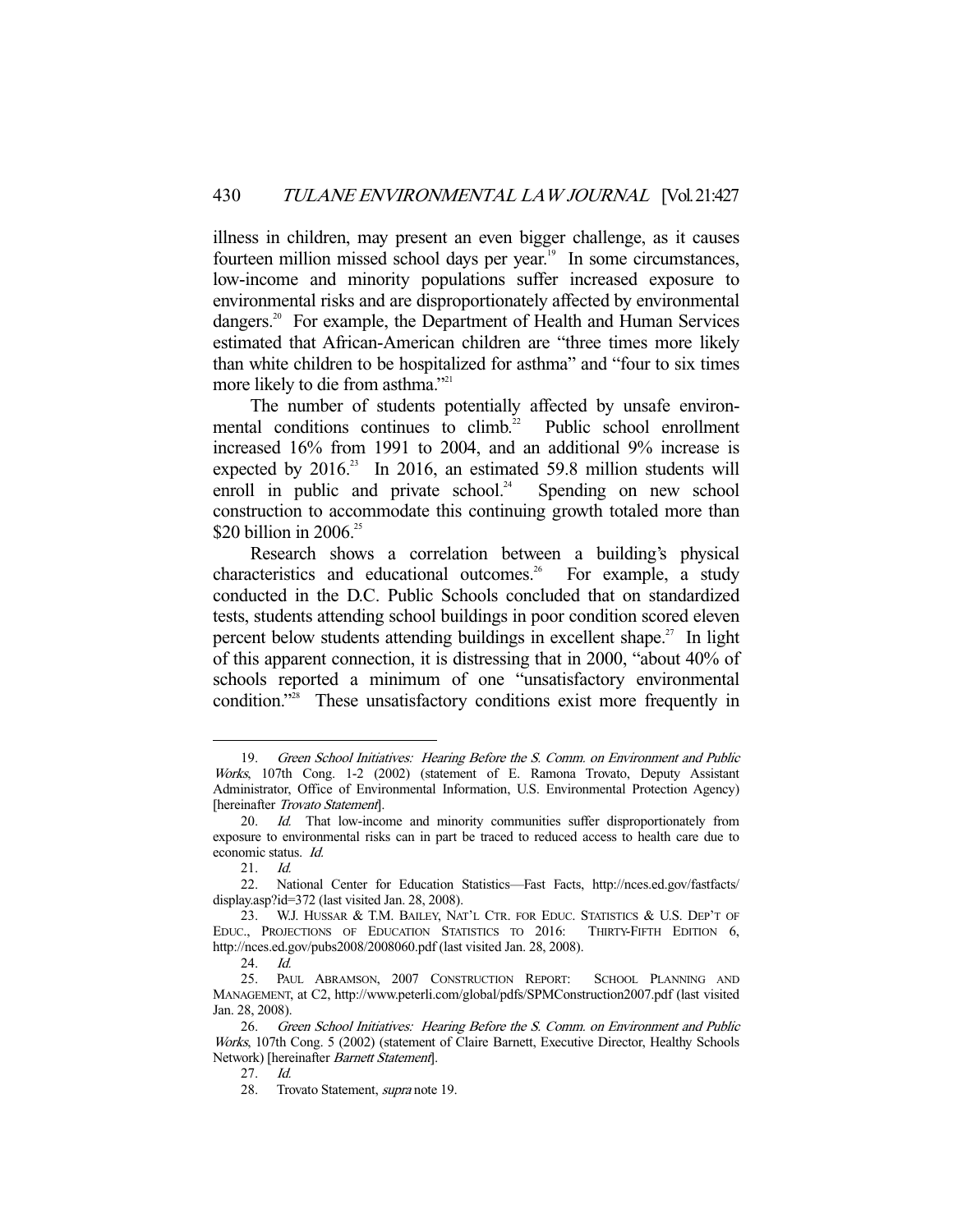"urban schools, schools with high minority student enrollment, and schools with a high percentage of low income students."<sup>29</sup>

 Among the many factors affecting school siting, the cost of land is second only to availability, and land is becoming increasingly expensive.<sup>30</sup> School districts with limited budgets, particularly those in urban areas, may be forced to locate a new school on a less expensive "brownfield."31 Budgetary pressure to build on brownfields can be augmented by guidelines that suggest or require minimum acreage for school sites. $32$  In heavily developed communities, frequently the only plots big enough to meet acreage requirements are abandoned industrial sites that may be polluted due to the lax nature of past hazardous waste disposal laws.<sup>33</sup> Moreover, in cities like Los Angeles, entire communities are situated atop former oil and gas production areas. $34$  Banning brownfield development would leave those communities without a school.<sup>35</sup>

 An estimated \$320 billion is required to bring schools up to national healthy standards.<sup>36</sup> Updating a school to healthy standards, however, arguably makes sense only if the school is set on environmentally safe land. One report argues that 600,000 children are at risk in California, Massachusetts, Michigan, New Jersey, and New York alone, because in those states 1100 schools have been built within a half-mile of a federal or state hazardous waste site. $37$  Given these pressures, school districts

<sup>29.</sup> *Id.; see also* Hartford Park Tenant's Ass'n v. R.I. Dep't of Envtl. Mgmt., No. C.A. 99-3748, 2005 WL 2436227 (R.I. Super. Ct. Oct. 3, 2005) (finding that Rhode Island's Department of Environmental Management (DEM) violated the environmental equity provisions of the Industrial Property Remediation and Reuse Act by accepting the City of Providence's plan to build public schools at a longtime dumpsite and failing to take into account "issues of environmental equity for low income and minority racial populations").

 <sup>30.</sup> OR. DEP'T OF TRANSP. & THE OR. DEP'T OF LAND CONSERVATION & DEV., PLANNING SCHOOLS & LIVABLE COMMUNITIES: THE OREGON SCHOOL SITING HANDBOOK 14 (2005), http://www.oregon.gov/LCD/TGM/docs/schoolsitinghandbook.pdf.

 <sup>31.</sup> Id. "The term 'brownfield site' means real property, the expansion, redevelopment, or reuse of which may be complicated by the presence or potential presence of a hazardous substances, pollutant, or contaminant." 42 U.S.C. § 9601(39) (2000).

 <sup>32.</sup> ROBERT HERSH, BUILDING SCHOOLS ON BROWNFIELDS: LESSONS LEARNED FROM CALIFORNIA 1581 (2005), http://cpeo.org/pubs/BFschools.pdf. The Council of Education Facility Planners International suggests a minimum of ten acres of land with an additional acre for every 100 elementary school students. Thus, an elementary school with 500 students would require fifteen acres.

<sup>33.</sup> *Id.*<br>34. *Id.* 

Id. at 1582.

 <sup>35.</sup> Id.

 <sup>36.</sup> Green School Initiatives: Hearing Before the S. Comm. on Environment and Public Works, 107th Cong. 1 (2002) (statement of Chairman James M. Jeffords).

 <sup>37.</sup> CHILD PROOFING OUR CMTYS. CAMPAIGN & THE CTR. FOR HEALTH, ENV'T & JUSTICE, supra note 11, preface.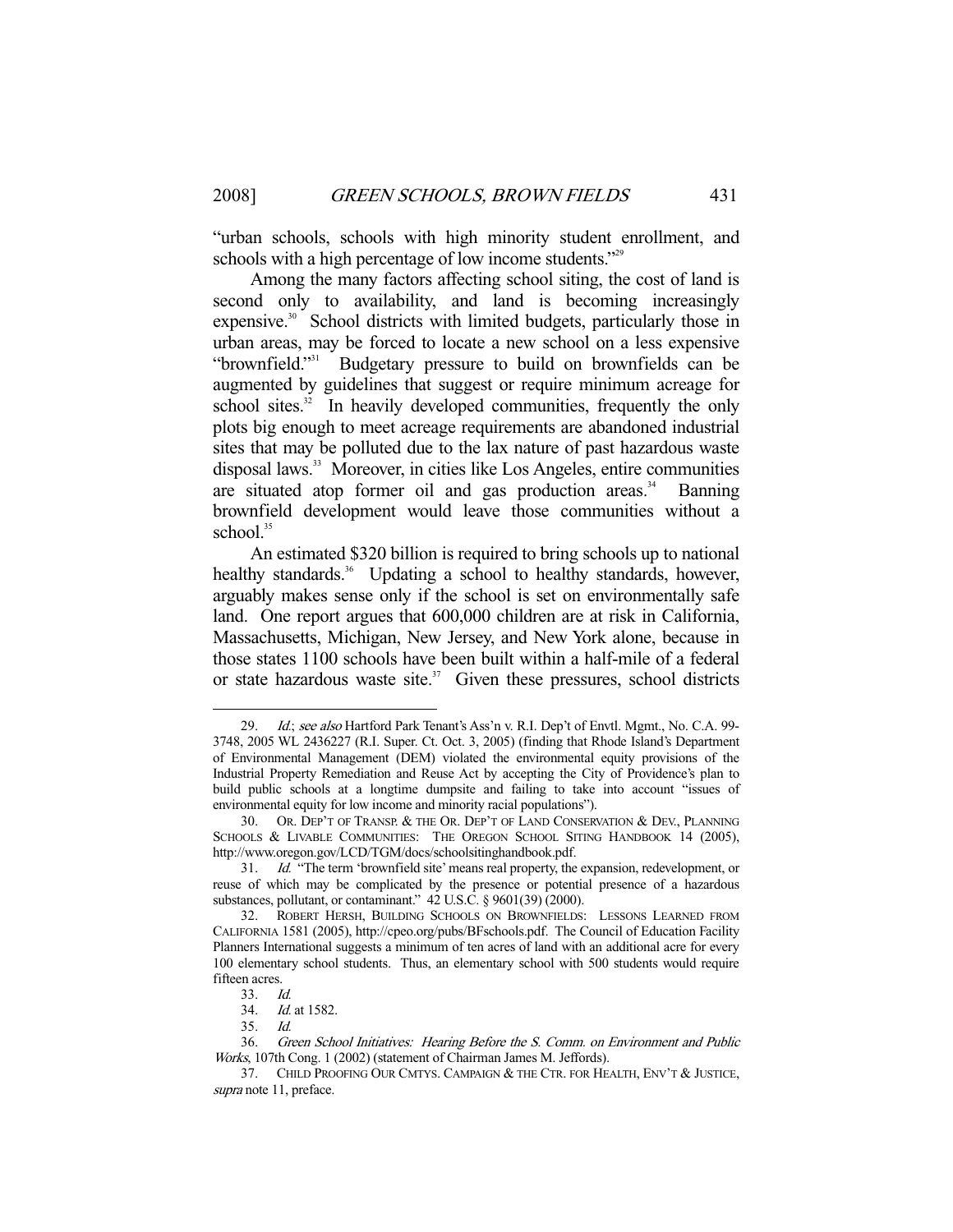may be tempted to build without thought to environmental concerns, and, as discussed in Part III, the absence of state and federal regulations or guidance makes this all the more likely.

#### III. SCHOOL SITING BACKGROUND

### A. Local Control over School Siting

 Local school governing bodies (school districts) are essentially sovereign with respect to siting schools, as "[n]o state requires school districts to cooperate with local government during the site selection process or any other process in school planning."<sup>38</sup> Siting decisions are subject to local government review only when the school district requests zoning approval for a proposed site; but even this process may be overridden in some states by the vote of school districts dissatisfied with an unfavorable zoning decision. $39$  Some suggest this disconnect hinders cooperative, long-range planning between the two local entities, making it more difficult for communities and school districts to take into account the benefits and risks of undertaking environmental cleanup at a school site.<sup>40</sup> Moreover, school district independence with regard to siting decisions also allows individual school district leaders—who often lack the technical expertise to evaluate environmental assessments—to vote up or down on a brownfield site, entirely free from local government review processes.<sup>41</sup>

 Local autonomy over the operation of public education has long been thought central to the integrity of the educational system.<sup> $42$ </sup> States create school districts as discrete legal entities, and, "as an extension of the state," the school districts perform the state's duty to provide public education.43 The authority to open a new school "falls within the heartland" of a school district's powers, and school districts are given a significant amount of discretion in this area.<sup>44</sup> A school board or school officers may be vested with the authority to locate land for schools.<sup>45</sup> In

 <sup>38.</sup> Hersh, supra note 32, at 1583.

<sup>39.</sup> Id. A school district may exercise the power to override zoning ordinances provided it does not act in an arbitrary and capricious manner.

 <sup>40.</sup> Id.

 <sup>41.</sup> Id.

 <sup>42.</sup> Milliken v. Bradley, 418 U.S. 717 (1974) (finding that federal courts have no power to mandate interdistrict remedies for school segregation in the absence of an interdistrict violation or interdistrict effect).

 <sup>43.</sup> Hersh, supra note 32, at 1583.

 <sup>44.</sup> Stark v. Indep. Sch. Dist., No. 640, 123 F.3d 1068, 1072 (8th Cir. 1997).

 <sup>45. 78</sup> C.J.S. Schools and School Districts § 364 (2007).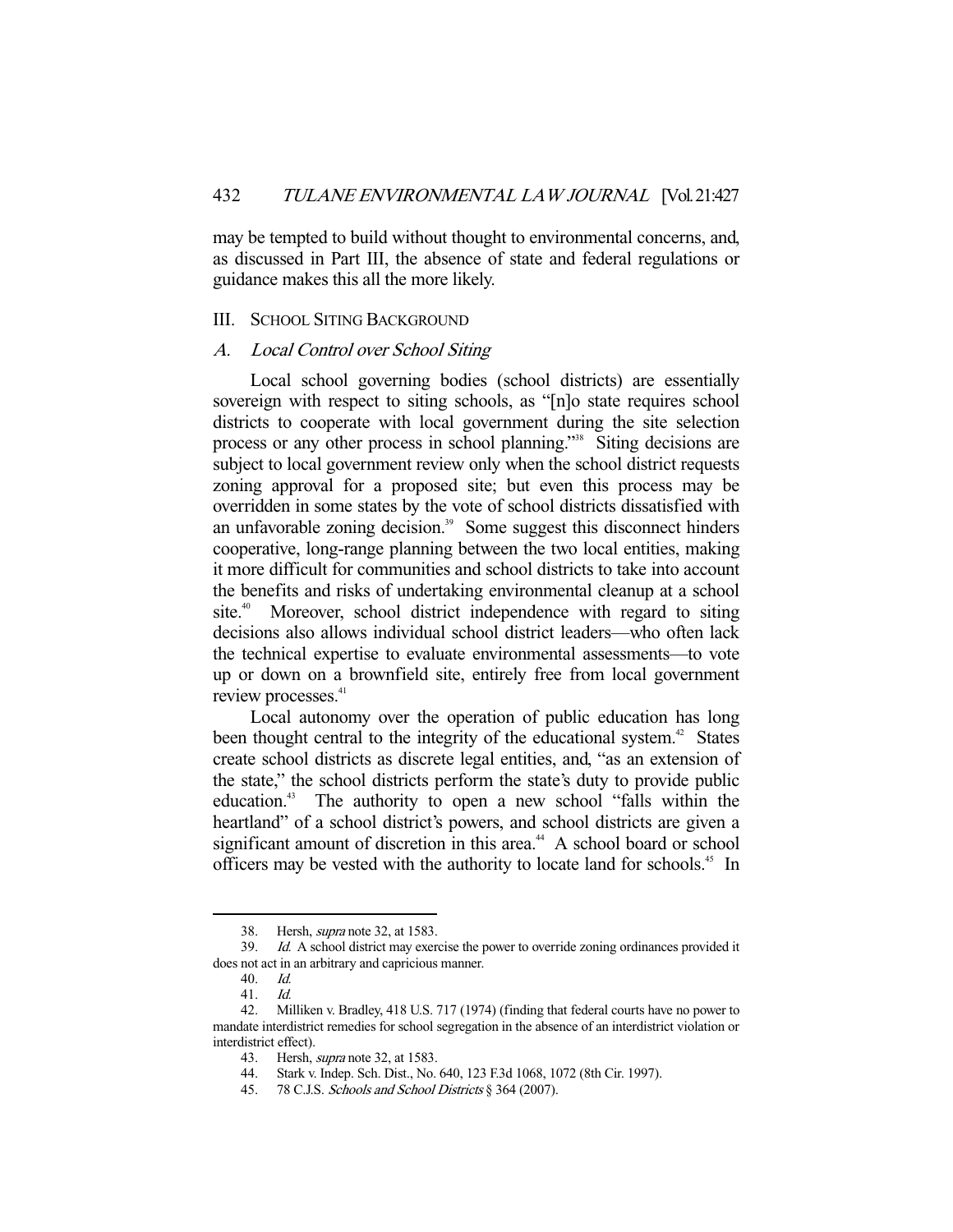other instances, the authority is vested by statute in school district trustees or county boards of education.<sup>46</sup>

#### B. Survey of State Siting Legislation

 Thirty years have passed since black muck was found oozing from the 99th Street School playground at Love Canal.<sup>47</sup> Yet, until the HPS was promulgated in 2007, federal legislation to address school siting with respect to toxic sites did not exist, and no effective state laws filled in the gap.48 Although a few states like California and New Jersey have passed school siting statutes, even these fail to address pertinent environmental issues regarding contaminated school properties.<sup>49</sup>

 In 2005, Rhode Island Legal Services (RILS) published a nationwide survey of findings indicating that forty-five states had no school siting laws specifically mandating new school sponsors to assume remediation or cleanup programs at polluted locations.<sup>50</sup> Further findings attest to the spotty coverage of school siting laws nationwide:

Twenty (20) states have no policies of any kind affecting the siting of schools in relation to environmental hazards, the investigation or assessment of potential school sites for environmental hazards, the clean up of contaminated sites, making information available to the public about potential school sites, or providing some role for members of the public in the school siting process.<sup>5</sup>

Policies of restricting school sites "on or near environmental hazards" were adopted in twenty-six states, with only fourteen states absolutely prohibiting siting schools in environmentally hazardous areas that pose the potential for risk to human health and safety.<sup>52</sup> Policies that establish siting factors are more common than outright prohibitions and exist in twenty-one states.<sup>53</sup> In the event no law expressly governs management of a potentially contaminated school site, state environmental agencies will apply general hazardous waste laws.<sup>54</sup>

<sup>46.</sup> *Id.* The power may also be vested in consolidated district boards of education, town district boards of education, or special school commissioners on creation of a subdistrict. Id.

<sup>47.</sup> Dick Usiak, Dead for a Decade Love Canal: Why It Died 10 Years Ago, What Killed It, What's Next, ALBANY TIMES UNION, July 31, 1988, at B3.

<sup>48.</sup> See discussion *infra* Part III.E.

<sup>49.</sup> See discussion *infra* Part III.E.

 <sup>50.</sup> RILS, supra note 6, at 30.

 <sup>51.</sup> Id. at 34.

 <sup>52.</sup> Id. at 24-25.

 <sup>53.</sup> Id. at 26.

<sup>54.</sup> Id. at 30; see also Hartford Park Tenant's Ass'n v. R.I. Dep't of Envtl. Mgmt., No. C.A. 99-3748, 2005 WL 2436227, at 55 (R.I. Super. Ct. Oct. 3, 2005) (finding that the Rhode Island Department of Environmental Management violated the environmental equity provisions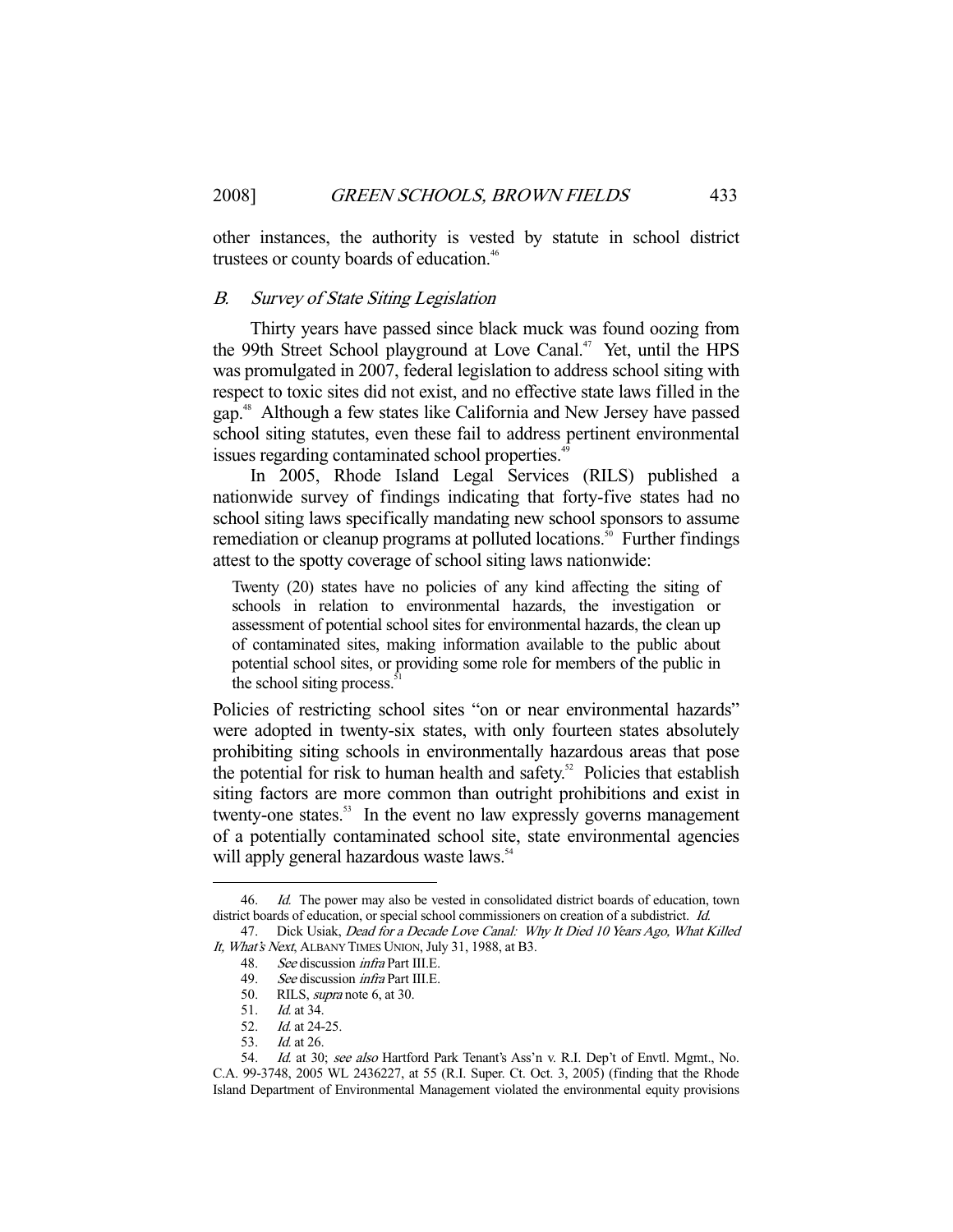Even if states passed laws specifically to address contamination on proposed school sites, only a minority of states have promulgated legislation mandating state regulatory agency involvement in the environmental review process of proposed school grounds.<sup>55</sup> Therefore, some local districts can make school siting decisions without the review of either local government processes or state environmental agencies. California and New Jersey laws, discussed below, are useful models for analysis because they are among the most comprehensive state laws adopted to date, and illustrate the flaws that still exist in school siting legislation.

#### C. California School Siting Law

 In 2000, California enacted Assembly Bill (AB) 387 and Senate Bill (SB) 162 (CA Law), and in so doing asserted itself as a leader in the adoption of school siting laws with regard to environmental hazards.<sup>56</sup> The legislation conditions receipt of state funds on compliance with a three-phase environmental review and/or cleanup process for proposed school sites.<sup>57</sup> The California Department of Toxic Substances Control (DTSC) oversees the review process, and states may choose at each step whether to abandon or remediate a contaminated property.

 First, even before acquisition of a school site, the school district must obtain a record review to determine whether hazardous substances were released on the grounds and/or to detect the presence of a naturally occurring hazardous material (a "Phase I report").<sup>58</sup> DTSC then reviews the Phase I report to determine whether the site is suitable for acquisition or whether further investigation via a preliminary endangerment assessment (PEA report) is required due to the presence or potential presence of pollution.<sup>59</sup> Rather than conduct a PEA report, the school district may abandon plans to build on that site. $\degree$ 

of the Industrial Property Remediation and Reuse Act by failing to develop and implement public participation plans with regard to a school construction project on contaminated grounds in Providence, Rhode Island).

 <sup>55.</sup> Hersh, supra note 32, at 1593.

 <sup>56.</sup> Cal. Envtl. Protection Agency Dep't of Toxic Substances Control, Fact Sheet: New Environmental Requirements for Proposed Schoolsites 1 (2001), http://www.dtsc.ca.gov/Schools/ upload/Schfsr.pdf [hereinafter Fact Sheet]. AB 387 and SB 162 were enacted as amendments to the California Education Code sections 17070.50 and 17268, and added sections 17072.13, 17210, 17210.1, 17213.1, 17213.2, and 17213.3.

 <sup>57.</sup> Id.

<sup>58.</sup> CAL. EDUC. CODE § 17213.1(a)(1) (2008); id. § 17210(g).

 <sup>59.</sup> Id. § 17213.1(a)(3). A school district may, with the consent of the DTSC, proceed directly to a PEA report without having first completed a Phase I report. Id. § 17213.1(a)(4)(B). 60. Id.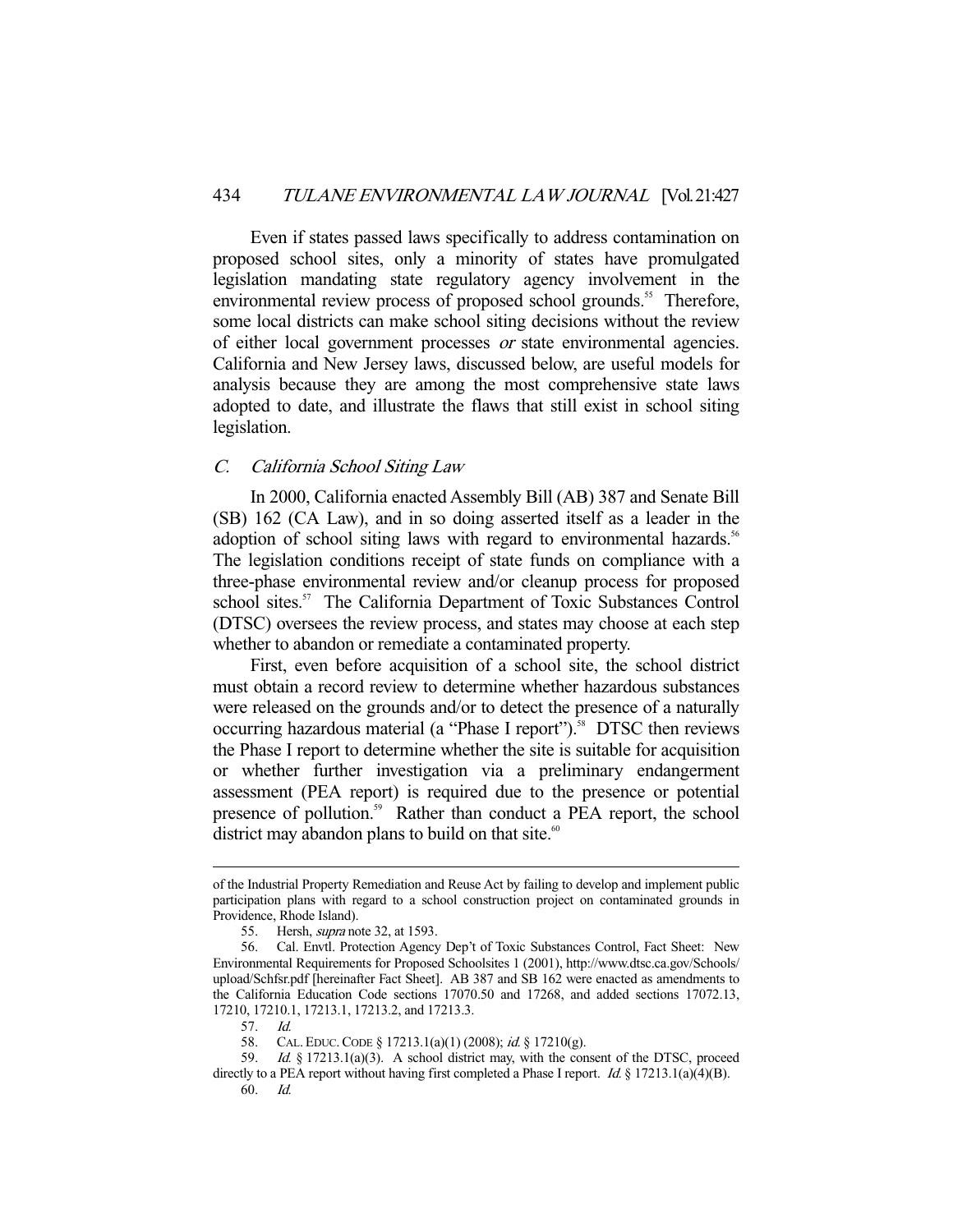A PEA report evaluates whether present or past hazardous waste management practices have resulted in a release or threatened release that poses a risk to children's health or the environment.<sup>61</sup> Unlike a Phase I report, a PEA report requires soil sampling, in an attempt to make an initial determination of the type and extent of hazardous contamination at the site. $62$  Any school district that elects to conduct a PEA must employ a qualified environmental assessor.<sup>63</sup> The school district then forwards the PEA to DTSC for approval.<sup>64</sup> DTSC reviews the PEA report for proposed school sites using its most protective standards for children: "that all schoolsites be suitable for residential land use."<sup>65</sup> In addition, at the time the PEA is submitted to DTSC, the school district is required to publish a notice in the local newspaper that the assessment has been submitted, and post the notice in a visible manner at the proposed school  $site.<sup>66</sup>$ 

 If DTSC approves the PEA and determines that no further investigation is required at the site, the school district may proceed with acquisition of the site or construction of a project. $67$  If, however, DTSC determines that a discharge of hazardous materials has occurred or threatens to occur, then the school district again has the choice of whether to proceed under DTSC oversight or abandon the site.<sup>68</sup> Amazingly, school districts receiving state funds are not required to address a release of hazardous substances into groundwater, provided the school district did not cause or contribute to the contamination, and the school district provides DTSC officials access to the school site.<sup>69</sup>

#### D. New Jersey School Siting Law

 New Jersey is the most recent state to enact legislation addressing environmental school siting problems. In January 2007, bill S2261/A3529 (NJ Law) was passed in response to state siting fiascos like Kiddie Kollege, where mercury was discovered at a child care center

 <sup>61.</sup> Id. § 17210(h).

 <sup>62.</sup> Id.

 <sup>63.</sup> Fact Sheet, supra note 56, at 2. The California Education Code details the minimum requirements environmental assessors must meet to be given responsibility to prepare Phase I and PEA reports.

 <sup>64.</sup> CAL. EDUC.CODE § 17213.1(a)(5); id. § 17213.1(a)(10).

<sup>65.</sup> Fact Sheet, *supra* note 56, at 2.

 <sup>66.</sup> CAL. EDUC.CODE § 17213.1(a)(6).

 <sup>67.</sup> Id. § 17213.1(a)(9).

 <sup>68.</sup> Id. § 17213.1(a)(10).

 <sup>69.</sup> Id. § 17213.2(b)(1)-(2).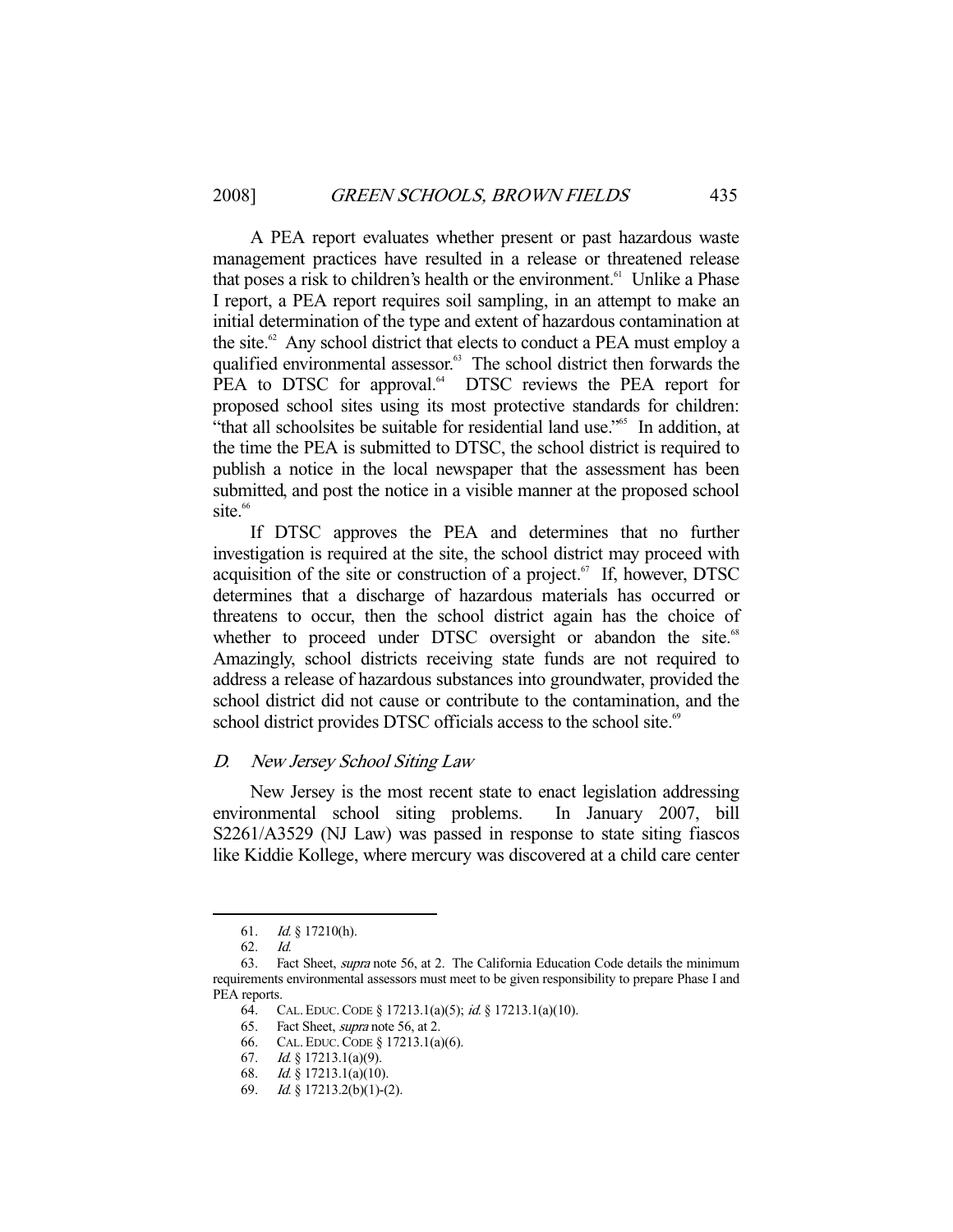built on the grounds of a former thermometer factory.<sup>70</sup> The main features of the NJ Law are that the New Jersey Department of Environmental Protection (DEP): (1) oversees assessment and cleanup programs of schools located on contaminated land, and (2) provides a variety of enforcement options against entities subject to the law.<sup>71</sup>

 The NJ Law establishes a two-step certification process applicable to educational facilities located on an environmentally high-risk site, $\alpha$ <sup>2</sup> and the facility must meet both sets of criteria before either altering an existing facility or building a new one.<sup>73</sup> First, the educational facility must obtain certification for indoor environmental quality from the Department of Health and Senior Services (DHSS).<sup>74</sup> Within a year after promulgation of the statute, DHSS must set forth standard procedures for use in the assessment of school building interiors, and establish maximum interior building contaminant levels that protect public health and safety.<sup>75</sup> Second, if the school site is contaminated, the school must demonstrate that the site has been remediated to DEP standards, or else it cannot get a permit for construction or alteration for any educational facility on the site.<sup>76</sup>

 Under the NJ Law, DEP is endowed with a broad range of enforcement options against violators, including the authority to issue orders, impose civil administrative penalties, or bring an action for civil penalties or injunctive relief.<sup>77</sup> Violating a provision of the certification process or knowingly making false statement in any application may result in a fine of up to \$25,000 "for a first offense, and not more than \$50,000 for the second and every subsequent offense."<sup>78</sup> Furthermore,

Press Release, State on New Jersey, Office of the Governor, Governor Corzine Signs Legislation To Improve Environmental Safety at Schools and Child Care Centers (Jan. 11, 2007), available at http://www.state.nj.us/governor/news/news/approved/20070111.html. Kiddie Kollege was closed when a third of all children tested were found to have mercury blood levels higher than the federal level, with the highest test at more than triple the level. Inside the EPA, Lautenberg Eyes Linking Federal Education Funds to Clean Schools, 13 RISK POLICY REPORT (2006).

 <sup>71.</sup> N.J. STAT. § 52:27D-130.5(2)(a)(1)-(2) (2008).

 <sup>72.</sup> Press Release, supra note 70. Environmentally high risk sites include sites that were previously used for industrial, storage, or high hazard purposes; known or suspected to be contaminated; subject to the provisions of the Industrial Site Recovery Act; or used as a nail salon, dry cleaning facility, or gasoline station.

 <sup>73.</sup> N.J. STAT. § 52:27D-130.5(2)(a)(1)-(2).

<sup>74.</sup> *Id.* § 52:27D-130.5(2)(a)(1).

 <sup>75.</sup> Id. § 52:27D-130.4(1)(a). The DHSS regulations must take into account the metabolic and absorption differences between adults, children, and infants.

<sup>76.</sup> *Id.* § 52:27D-130.5(2)(b)(1).

<sup>77.</sup> *Id.* § 13:1K-13.1(3)(a).

<sup>78.</sup> *Id.* § 13:1K-13.1(3)(d).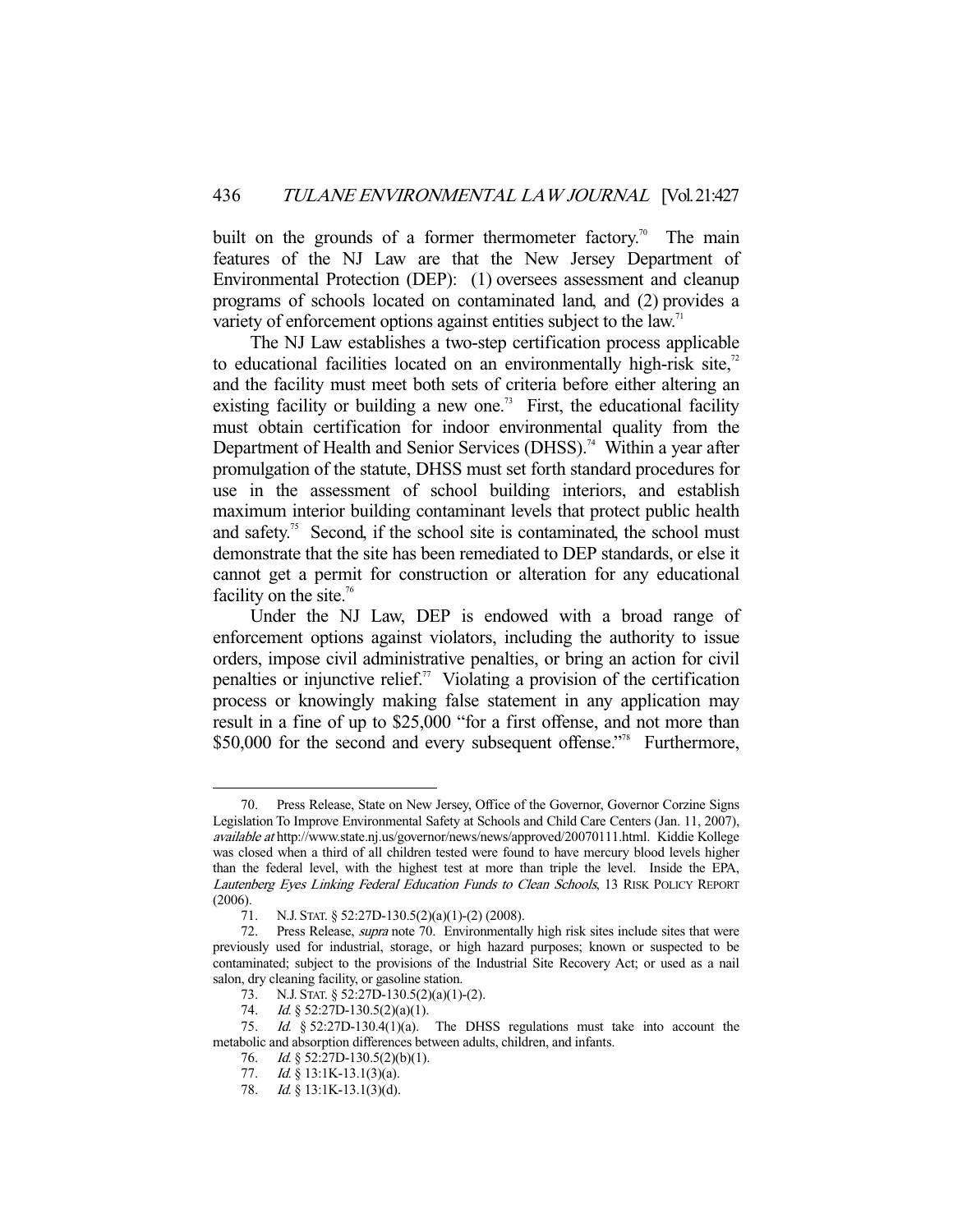"[e]ach day that a violation continues shall constitute an additional, separate, and distinct offense."<sup>79</sup>

 Public notification requirements must be met, and industrial facilities must alert local municipalities when the facility closes or transfers ownership or operations. $\frac{80}{30}$  Industrial facilities must also make the facility's proposed remedial action plan available to the municipality upon request. $81$ 

#### E. Shortcomings of California and New Jersey Laws

 Both the California and New Jersey school siting laws have shortcomings. Neither statute authorizes the state environmental agency to evaluate contamination on properties adjacent to the proposed site, grants public access to information as soon as it becomes available, or provides citizens with enforcement options if the agency itself fails to carry out its statutory mandates. Perhaps the most glaring deficiency between the two laws is that the NJ Law applies only to schools that are already located on contaminated property, thereby completely failing to address environmental issues arising prior to school construction.

 Offsite hazards like emissions from air pollutants from stationary or mobile sources must be evaluated to assess what future impact these pollutants will have on school property. Yet, neither California's DTSC nor New Jersey's DEP is authorized to inspect nearby properties for contamination. In fact, the CA Law specifically exempts schools from having to consider contaminated groundwater sources unless the school itself caused the contamination.<sup>82</sup> Because environmental assessments are confined within the boundaries of the school site, it is possible that neighboring pollution may later migrate, contaminating school sites that were deemed safe prior to construction. To avoid future unexpected health risks and cleanup costs, school siting laws should mandate investigation of adjacent sites during the preliminary environmental review process.

 In both the CA and NJ Laws, the public is deprived of information regarding contaminated school sites at the most important stage of the process: when sites are initially selected and reviewed. In particular, the CA Law does not require a Phase I report to be made public before it is submitted to DTSC; public notice requirements kick in only after the

 <sup>79.</sup> Id.

<sup>80.</sup> Id. § 13:1K-9(4)(a)-(b).

 <sup>81.</sup> Id.

 <sup>82.</sup> CAL. EDUC.CODE § 17213.2(b)(1)-(2) (2008).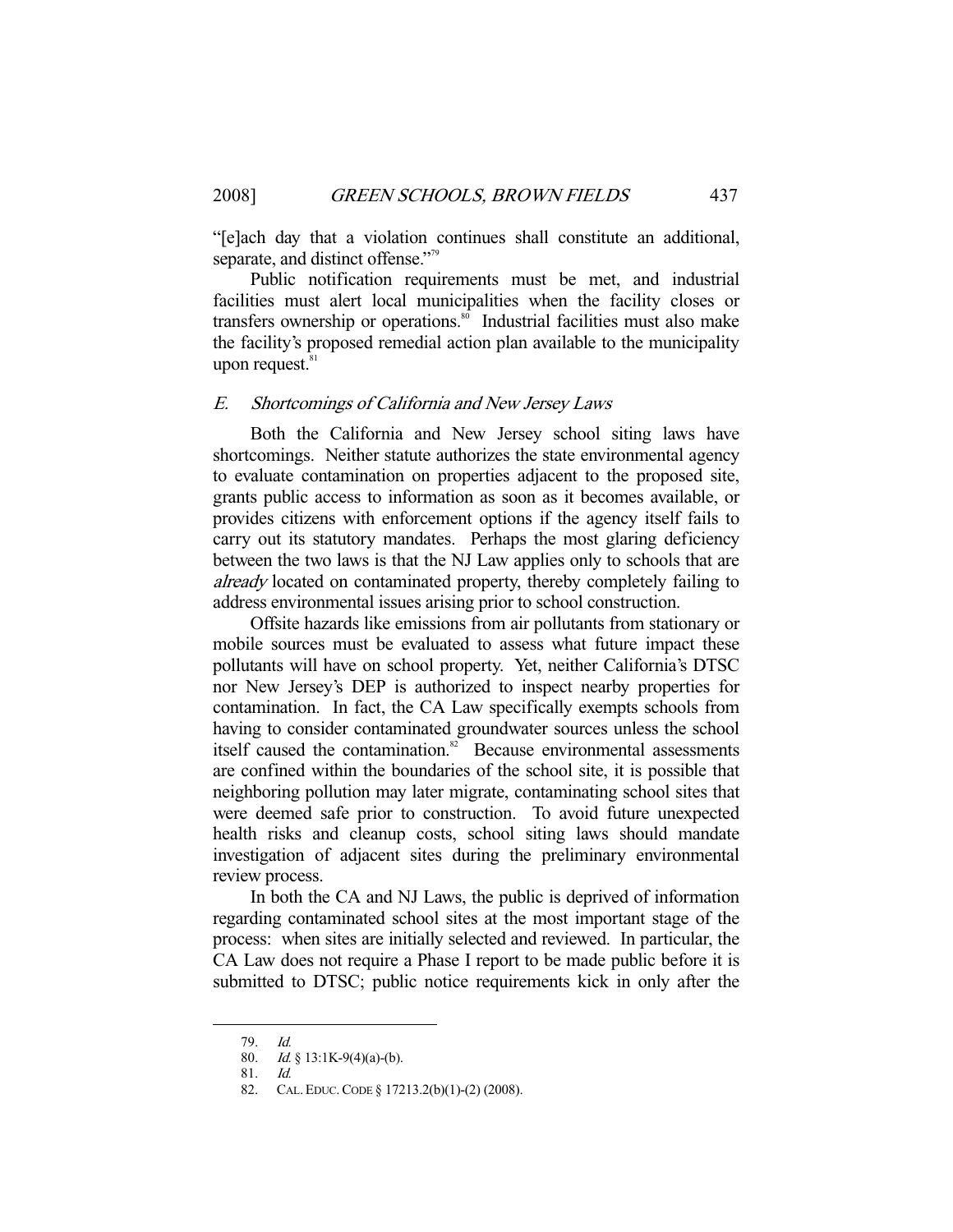PEA is submitted.<sup>83</sup> The NJ Law imposes various notice requirements on industrial operators that are planning to close or transfer operations.<sup>84</sup> However, there are no specific provisions in the NJ Law mandating the disclosure of environmental findings made at the school during the certification process. Withholding information regarding environmental contamination at a school site shuts the community out of the siting process, inhibiting community consideration of the potential risks and benefits of building a school on a brownfield.

 As recognized by both the CA and NJ Laws, statutory incentives are necessary to attain compliance with school specific environmental siting laws. The CA Law encourages school districts to abide by the law by tying state funding for educational programs to participation in the threestep review process.<sup>85</sup> The NJ Law provides for administrative actions and civil penalties against those who violate certification and remediation requirements.<sup>86</sup> A deficiency in both laws, however, is that neither supplies the public with enforcement options *against the agency* if  $it$  fails to undertake duties with which it is charged. The effectiveness of many environmental laws depends on the ability of both the regulator and citizens to take action for failure to fulfill statutory mandates. Federal laws, discussed below, do not fill this void.

#### IV. HEALTHY SCHOOLS LEGISLATION

#### A. Development of the Green Buildings Act

 The HPS, which includes the Siting Provision, is part of the High-Performance Green Buildings Act of 2007 (Green Buildings Act), which was later adopted as the Energy and Independence and Security Act of 2007 (Energy Bill). $87$  The HPS was enacted as Title V of the TSCA. $88$ 

 The Green Buildings Act sets up an Office of Federal High-Performance Green Buildings, which is charged with establishing a clearinghouse to gather and disseminate green building research via public education, outreach, and the provision of technical assistance

 <sup>83.</sup> Id. § 17213.1(a)(6).

 <sup>84.</sup> N.J. STAT. § 13:1K-9(4)(a)-(b).

<sup>85.</sup> See discussion supra Part III.B.

<sup>86.</sup> See discussion supra Part III.C.

 <sup>87.</sup> Katie Ash, EPA Charged with Establishing School Building, Health Guidelines, EDUC. WEEK, Jan. 16, 2008, http://www.edweek.org/ew/articles/2008/01/16/20epa\_web.h27. html?print=1.

 <sup>88. 15</sup> U.S.C. § 2695 (2000). Senator Jeffords attempted to pass versions of the Green Buildings Act in the 108th and 109th Congress, but it was not until Senator Lautenberg introduced the current Green Buildings Act in the 110th Congress that the House and Senate finally took action. S.REP. NO. 110-241 (2007).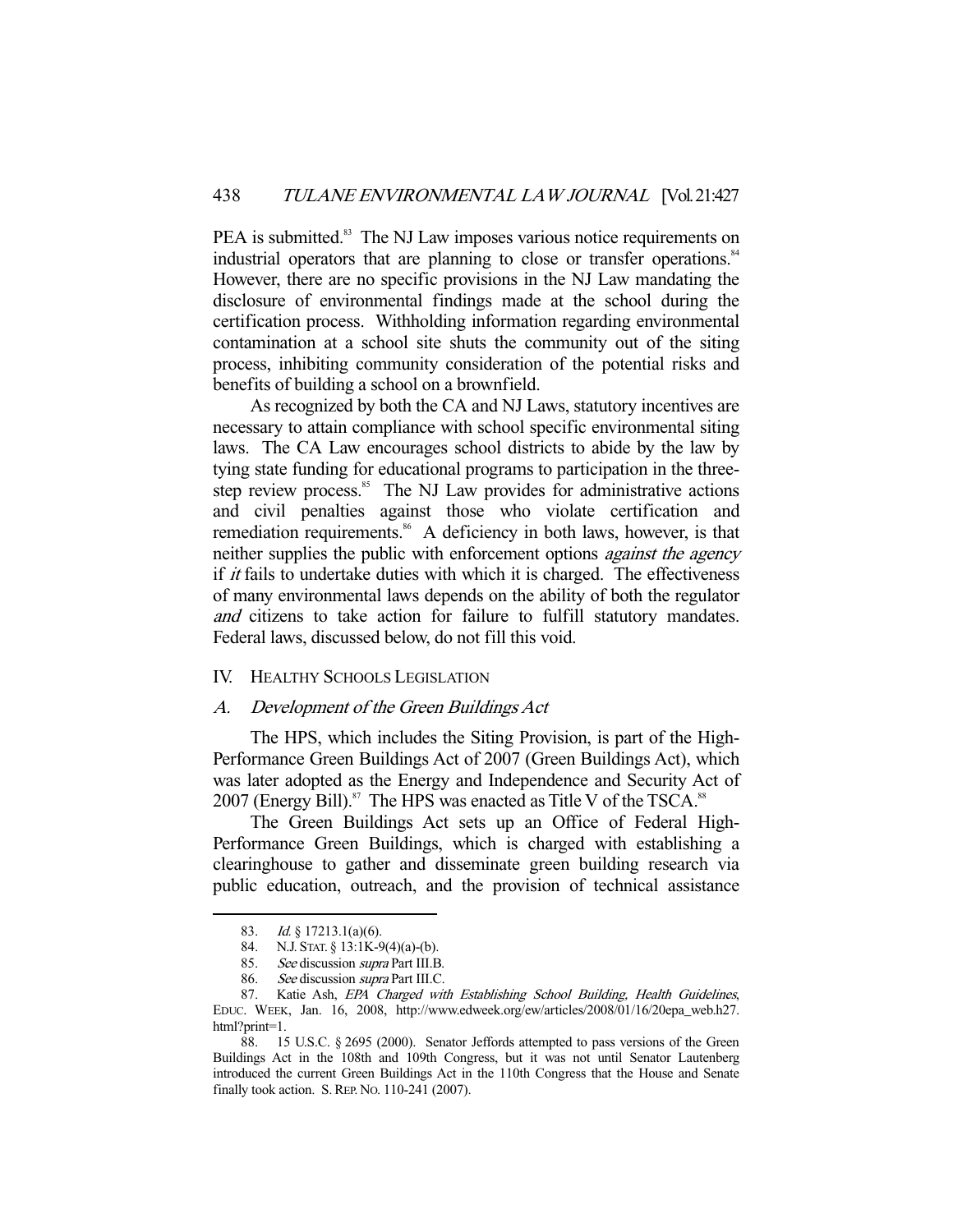across the government.<sup>89</sup> The Green Buildings Act is meant to strengthen federal leadership and to encourage the federal government to serve as an example for state and local governments, as well as the private sector, in the research, construction, renovation, and operation of green buildings that reduce energy consumption and environmental impacts.<sup>90</sup>

 Healthy, high-performance school provisions were first introduced in the No Child Left Behind Act of 2001 (NCLB).<sup>91</sup> In NCLB, a highperformance school building was defined as one in which the "design, construction, operation, and maintenance" reflects the use of cost effective, energy-efficient materials, and enhances and protects indoor air quality and water.<sup>92</sup> The definition of "high-performance green building" in the Green Buildings Act was derived from the NCLB language: under the Green Buildings Act a green building is one "that, during its lifecycle . . . reduces energy, water, material resource use" and the generation of waste, improves indoor environmental air quality, and reduced negative impacts on human health and the environment.<sup>93</sup>

 Recognizing the potential health and environmental benefits that green school buildings present, school districts across the nation have built green educational facilities.<sup>94</sup>

# B. Healthy High-Performance Schools Act and the School Siting Provision

 Tucked into the HPS, the Siting Provision instructs EPA to develop voluntary model guidelines for the siting of schools.<sup>95</sup> In particular, EPA must, together with the Secretaries of Education and Health and Human Services, develop school site selection guidelines that take into account: "(1) the special vulnerability of children to hazardous substances or pollution exposure in any case in which the potential for contamination exists; (2) modes of transportation available to students and staff; (3) the efficient use of energy; and (4) the potential use of a school at the site as an emergency shelter."96

 <sup>89.</sup> Donald Horn & David Marciniak, Summary of Energy Independence and Security Act of 2007 (2007), http://epa.gov/iedweb00/ciaq/ohpgb\_gsa\_summary.pdf.

 <sup>90.</sup> S.REP. NO. 110-241 (2007).

 <sup>91.</sup> No Child Left Behind Act of 2001, Pub. L. No. 107-110, § 5586 (2001).

 <sup>92.</sup> Id.

<sup>93. 42</sup> U.S.C. § 17061 (13) (2000); S. REP. No. 110-241 (2007).

 <sup>94.</sup> Alliance To Save Energy—Promoting Energy Efficiency World Wide: Programs: Green Schools, http://www.ase.org/section/program/greenschl/spirit (last visited Mar. 9, 2008) (describing green school initiatives in California, District of Columbia, Maryland, New York, and Pennsylvania).

 <sup>95. 15</sup> U.S.C. § 2695a (2000).

 <sup>96.</sup> Id.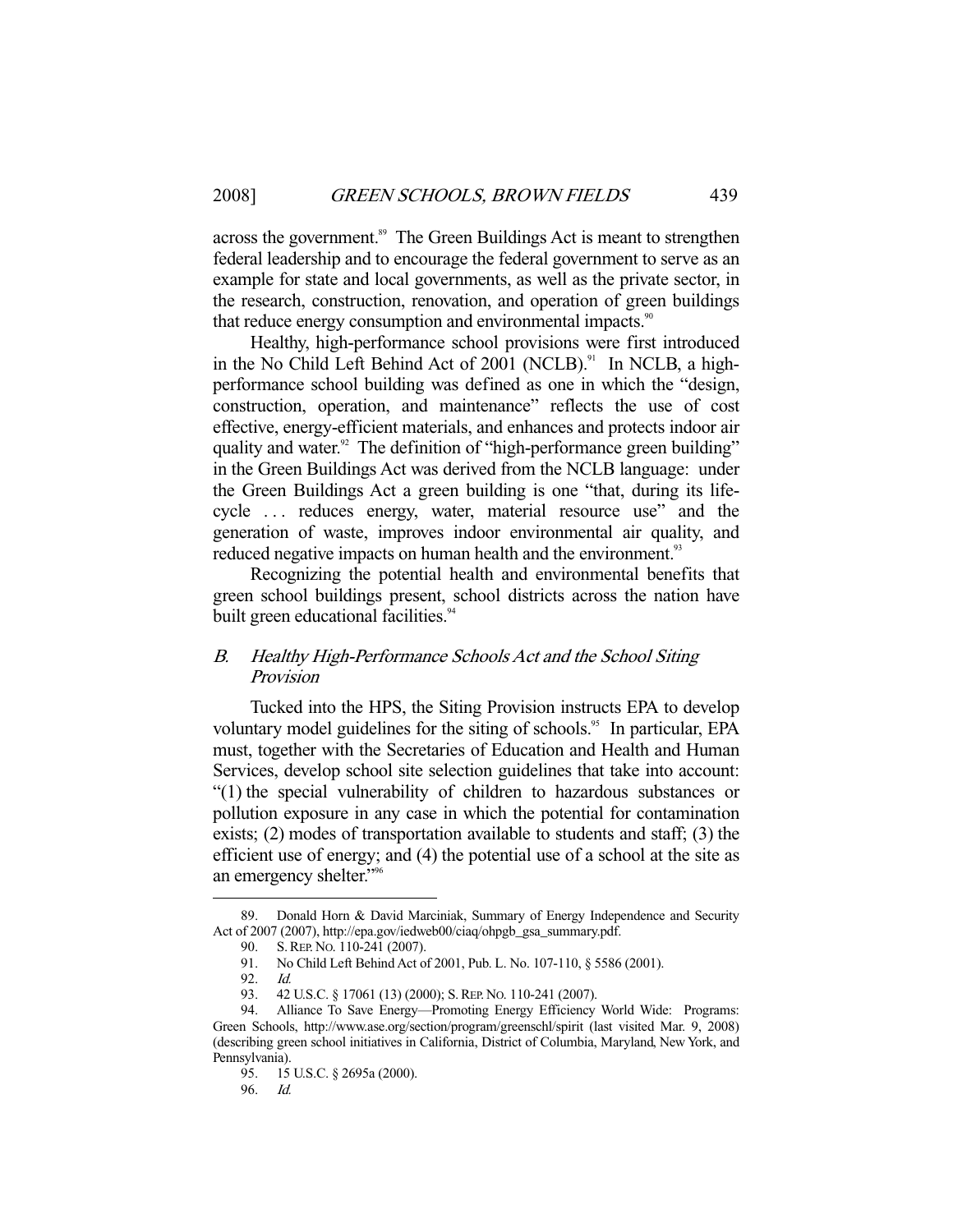Under the HPS, EPA is also directed to create voluntary guidelines for use by states in the development and implementation of school environmental health programs.<sup>97</sup> The guidelines must address, with respect to school facilities, the presence of environmental contaminants including lead, asbestos, radon, mercury, and pollutant emissions, as well as any other environmental problem or contaminant that may present a threat to health or the environment.<sup>98</sup> EPA is further instructed to consider "the special vulnerability in low-income and minority communities to exposures from contaminants, hazardous substances, and pollutant emissions."99

 The public outreach section of the HPS is intended to ensure that "to the maximum extent possible," the public clearinghouse established under the Green Buildings Act receives and disburses information on the exposure of children to environmental hazards in schools.<sup>100</sup>

 To support HPS program initiatives, the EPA "may" provide grants to states.<sup>101</sup> States must use grant money to assist implementation of EPA school programs designed to address school environmental health issues, including issues of school building design, construction, and renovation.102 Grants may also be used for the detection of continuing school building environmental problems, including those posed by hazardous contaminants and hazardous substances, as well as for the assessment of information gathered.<sup>103</sup> To carry out the title, Congress allocated one million dollars for the fiscal year 2009, as well as an additional \$1.5 million per year from 2010 to 2013.<sup>104</sup>

# V. SCHOOL SITING PROVISION DEFICIENCIES AND SUGGESTED **AMENDMENTS**

#### A. Limitations of the Siting Provision

 While the Siting Provision takes a very good first stab at addressing school siting problems, it does not cover the gap in state legislation. In particular, the Siting Provision does not: (1) comprehensively list what EPA should consider in creating the model guidelines, (2) include provisions which will encourage states to adopt the guidelines or provide

 <sup>97.</sup> Id. § 2695c(a).

<sup>98.</sup> *Id.*  $\frac{1}{9}$  2695c(a)(1).

<sup>99.</sup> *Id.* § 2695c(a)(7).

<sup>100.</sup> *Id.*  $\S$  2695b(b).

<sup>101.</sup> *Id.* § 2695(a).

 <sup>102.</sup> Id. § 2695(a)(2)(A).

 <sup>103.</sup> Id.

 <sup>104.</sup> Id. § 2695d.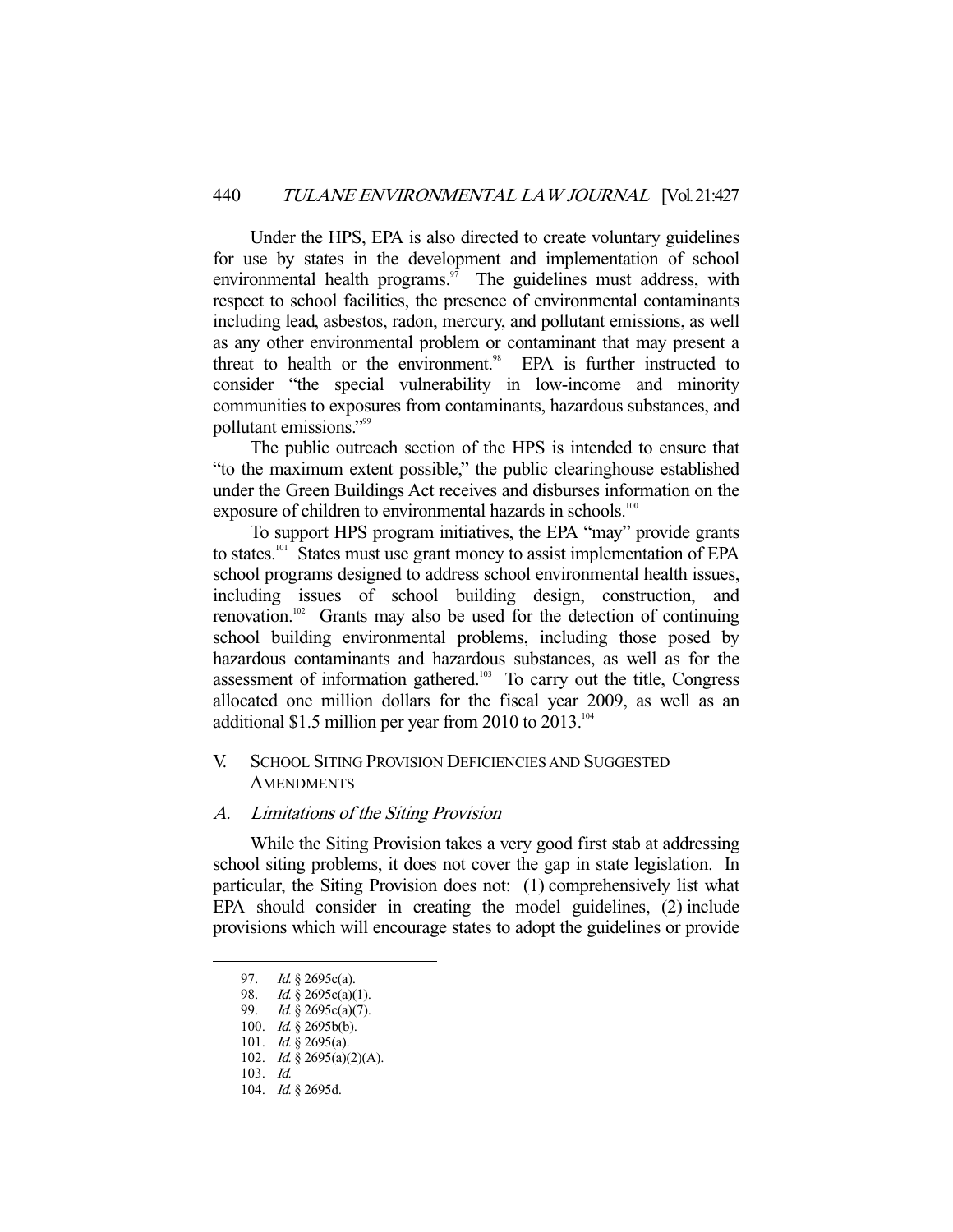enforcement options if EPA fails to promulgate the guidelines, or (3) provide adequate funding or grant guidelines.

 Although EPA must consider a lengthy list of factors in the promulgation of guidelines under the HPS's environmental health program provision, instructions to EPA under the Siting Provision are sparse: the model guidelines are to take into account only four criteria.<sup>105</sup> Of these, only one instructs EPA to consider children's special vulnerability to hazardous substances.<sup>106</sup> Moreover, the instruction lacks specificity; Congress provided EPA with no direction as to exactly which substances EPA must evaluate or what particular risks to children should be considered. EPA is not directed to take into account issues of environmental equality for schools sited in low-income or minority communities. It is unclear whether the guidelines will recommend the evaluation of properties adjacent to school sites. Also, there is no indication that the guidelines will address the administrative oversight problems states and state environmental agencies confront when assessing and remediating pollution at school sites.

 Furthermore, because the guidelines are voluntary, there is no guarantee they will be adopted or implemented by state regulatory bodies, environmental agencies, or local school districts. At the worst, the guidelines will be viewed as suggestions and ignored. Or, the entities in charge of assessing environmental hazards at school sites could cherry-pick portions of the guidelines to implement based on cost or ease of compliance, rather than on the need to protect human health and the environment. Worse, some localities may want to implement the guidelines but lack the administrative framework or funds to do so. Of course, the above speculations assume that EPA will follow its statutory mandate to promulgate guidelines. If, however, it does not, citizens are without administrative remedies to force EPA action under the Siting Provision. Without incentives or enforcement mechanisms applicable to either schools or EPA, any range of outcomes is conceivable.

 Congress allotted only \$1 million per year to carry out the HPS, and this \$1 million will be stretched thin among the numerous HPS programs which are to be implemented by grants to states.<sup>107</sup> Illustrative of this deficiency is the fact that, in comparison, Congress appropriated \$600 million in federal loans and grants to schools with asbestos problems and financial need under the Asbestos School Hazard Abatement Act

<sup>105.</sup> See discussion supra Part IV.B.

<sup>106.</sup> See discussion supra Part IV.B.

 <sup>107. 15</sup> U.S.C. § 2695d.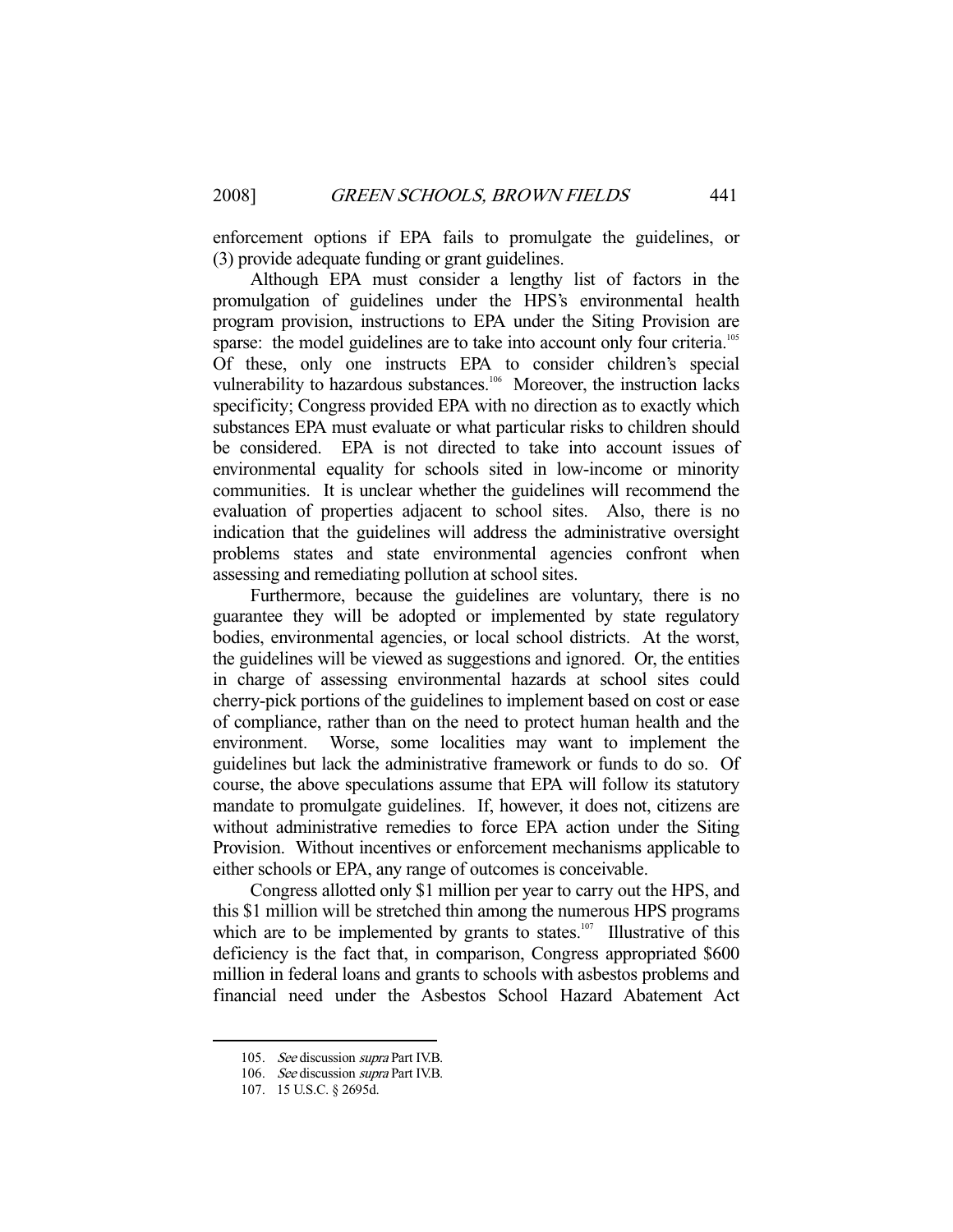(ASHAA).<sup>108</sup> Pursuant to the ASHAA, in 1985 alone EPA issued \$45 million in awards for 417 abatement projects in 340 schools.<sup>109</sup> Unfortunately, the trend of underfunding children's healthy schools initiatives is all too familiar: the Healthy High-Performance Schools program included as part of NCLB was never funded.<sup>110</sup>

## B. Toxic Substances Control Act Title II: The Asbestos Hazard Emergency Response Act

 The Siting Provision, as part of the HPS, was enacted as an amendment to the TSCA.<sup>111</sup> Another TSCA title, the Asbestos Hazard Emergency Response Act (AHERA), may serve as a model when considering improvements to the Siting Provision.

 AHERA establishes a federal regulatory framework pursuant to which EPA oversees asbestos inspection and implementation of response measures in schools.<sup>112</sup> Under AHERA, local educational agencies must inspect school buildings for the presence of asbestos in accordance with EPA procedures.<sup>113</sup> If asbestos is found, the local school governing body must: (1) develop an asbestos management plan in accordance with AHERA regulations, (2) adhere to AHERA accreditation requirements for contractors and laboratories, and (3) make the management plan available to the public.<sup>114</sup> Congress adopted AHERA based on findings

 <sup>108.</sup> EPA History, Signing of Asbestos Hazard Emergency Response Act, http://www. epa.gov/history/topics/tsca/05.htm (last visited Feb. 21, 2008).

 <sup>109.</sup> Id. The following year, EPA granted another \$47 million to 295 schools for 421 projects. Id.

<sup>110.</sup> Scott Moore, Federal High-Performance Buildings Initiative: 25 Ideas, THE REVIEW OF POLICY RESEARCH 496(2) (2007).

 <sup>111. 15</sup> U.S.C. § 2695a. Congress enacted the TSCA in 1976 to guard against the risk of injury posed to human health and the environment from the large number of chemical substances people come into daily contact with in air, water, soil, consumer products, and food. Id. § 2601(a)(1) (2000). The primary goal under the TSCA as originally enacted is to gather information about the production and use of chemical substances and corresponding health and environmental effects. Id.  $\frac{82601(b)}{b}$ . The TSCA has been referred to as a "sleeping giant," because it has the potential to provide faster and less costly means to attain better environmental ends. Although it has not "attained gargantuan stature," in recent years interest in the TSCA has grown. TSCA has played a primary role in EPA's enforcement program, as fines and penalties collected under the TSCA have frequently exceeded those generated by the Resource Conservation and Recovery Act (RCRA), Comprehensive Environmental Response, Compensation, and Liability Act (CERCLA), the Clean Air Act (CAA), and Federal Water Pollution Control Act (FWCPA). Elizabeth C. Brown et al., A Practitioner's Guide to the Toxic Substances Control Act, in TSCA DESKBOOK, at vii (1995).

 <sup>112. 15</sup> U.S.C. § 2641 (b)(1).

<sup>113.</sup> *Id.* § 2643(b).

<sup>114.</sup> Id. § 2643(5); id. § 2643(i)(1). In addition, local educational agencies must ensure that asbestos-containing material that has been discovered and is still in routine maintenance areas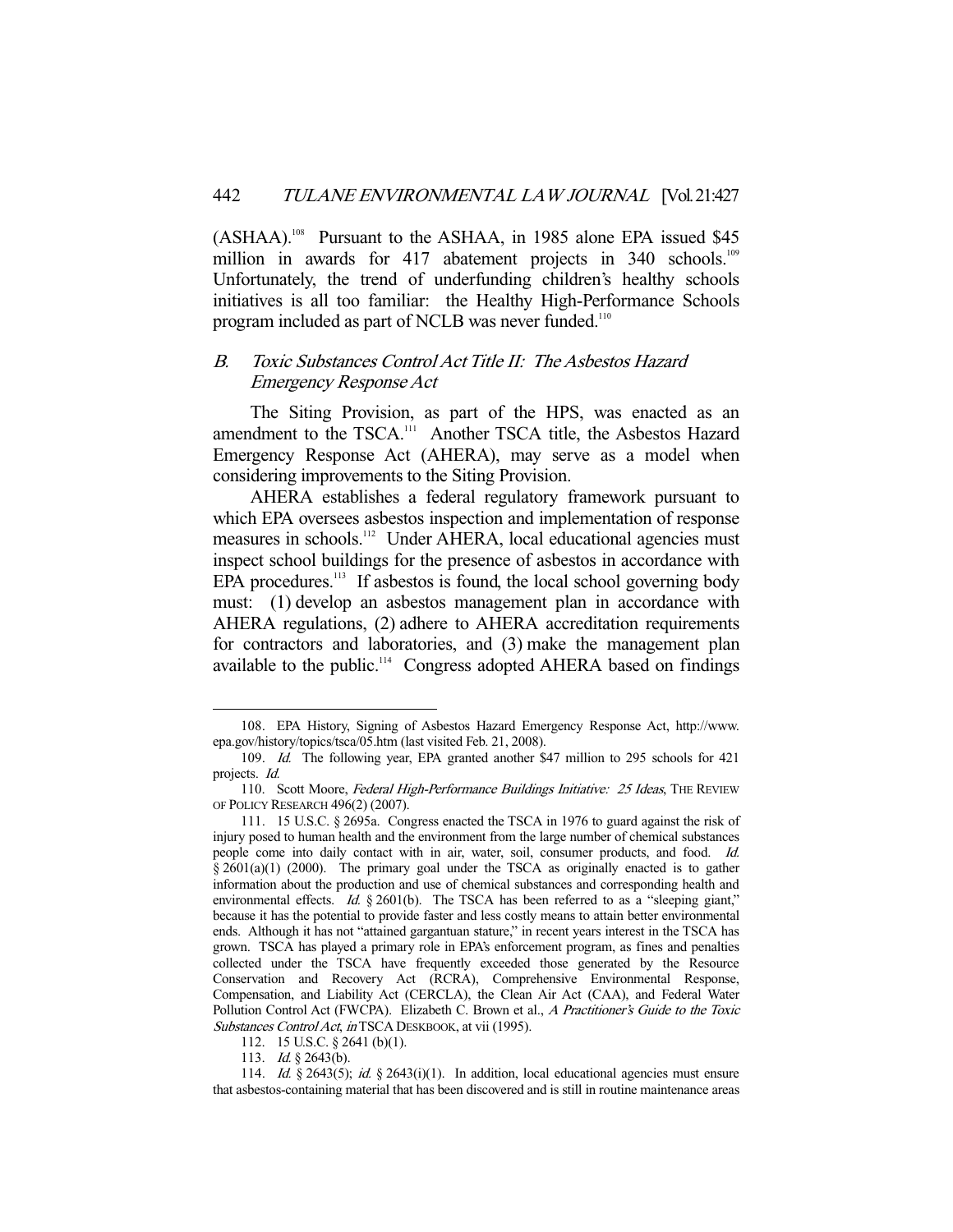that asbestos exposure was a continued threat in schools and that a lack of regulatory guidance from EPA regarding asbestos caused some schools to avoid response actions, while others embarked on costly cleanups "without knowing if their action is necessary, adequate, or safe."<sup>115</sup> Not only does AHERA provide an administrative structure to manage asbestos detection and cleanup, it also sets health standards "for the education and protection of both workers and building occupants."116 AHERA has been widely adopted, with 94% of schools implementing its programs.<sup>117</sup>

 AHERA prohibits unaccredited contractors from inspecting schools for asbestos-containing material, preparing a management plan, or designing or conducting asbestos response actions.<sup>118</sup> States play an active role in the implementation of the accreditation program, and must "adopt a contractor accreditation plan at least as stringent as the model plan developed by [EPA]."<sup>119</sup> This provision has had some success: it is estimated that thirty-nine states have adopted accreditation programs, providing substantial assistance to EPA in monitoring the work force that carries out asbestos-related activities in schools.<sup>120</sup>

 Any local educational agency that violates AHERA provisions or "knowingly submits false information to the Governor regarding any inspection pursuant to [AHERA]," may be civilly liable for a penalty of no more than \$5000 each day that a violation occurs.<sup>121</sup> Civil penalties collected against a school are typically returned to the local school governing body for purposes of complying with AHERA.<sup>122</sup> Any unspent portion of the civil penalty remaining must be deposited into an Asbestos Trust Fund for the benefit of use by other schools.<sup>123</sup> Congress plainly sought to have health and environmental risks posed by asbestos

bears a visible warning label cautioning that asbestos is hazardous and should not be disturbed. Id. § 2643(3).

<sup>115.</sup> *Id.* § 2641(a)(1)-(2).

 <sup>116.</sup> Id. § 2643(e).

<sup>117.</sup> Arnold W. Reitze, Jr., The Legal Control of Indoor Air Pollution, 25 B.C. ENVTL. AFF. L.REV. 247, 345 n.449 (1998).

<sup>118. 15</sup> U.S.C. § 2646(a)(1)-(3); id. § 2641(b)(1); id. § 2646.

<sup>119.</sup> *Id.* § 2646(b)(2).

 <sup>120.</sup> Charles G. Garlow, Asbestos—The Long-Lived Mineral, 19 NAT. RES. & ENV'T 36, 39 (2005) (suggesting that the capability to collect licensing fees to finance program administration is an important factor in the state's decision to undertake this responsibility).

 <sup>121. 15</sup> U.S.C. § 2647(a)(1). Contractors who perform asbestos-related work without accreditation are also liable for civil penalties of no more than \$5000 for each day a violation continues, unless the contractor is a direct employee of the federal government. Id.  $§$  2648 (2000).

<sup>122.</sup> *Id.* § 2647(a)(1).

 <sup>123.</sup> Id.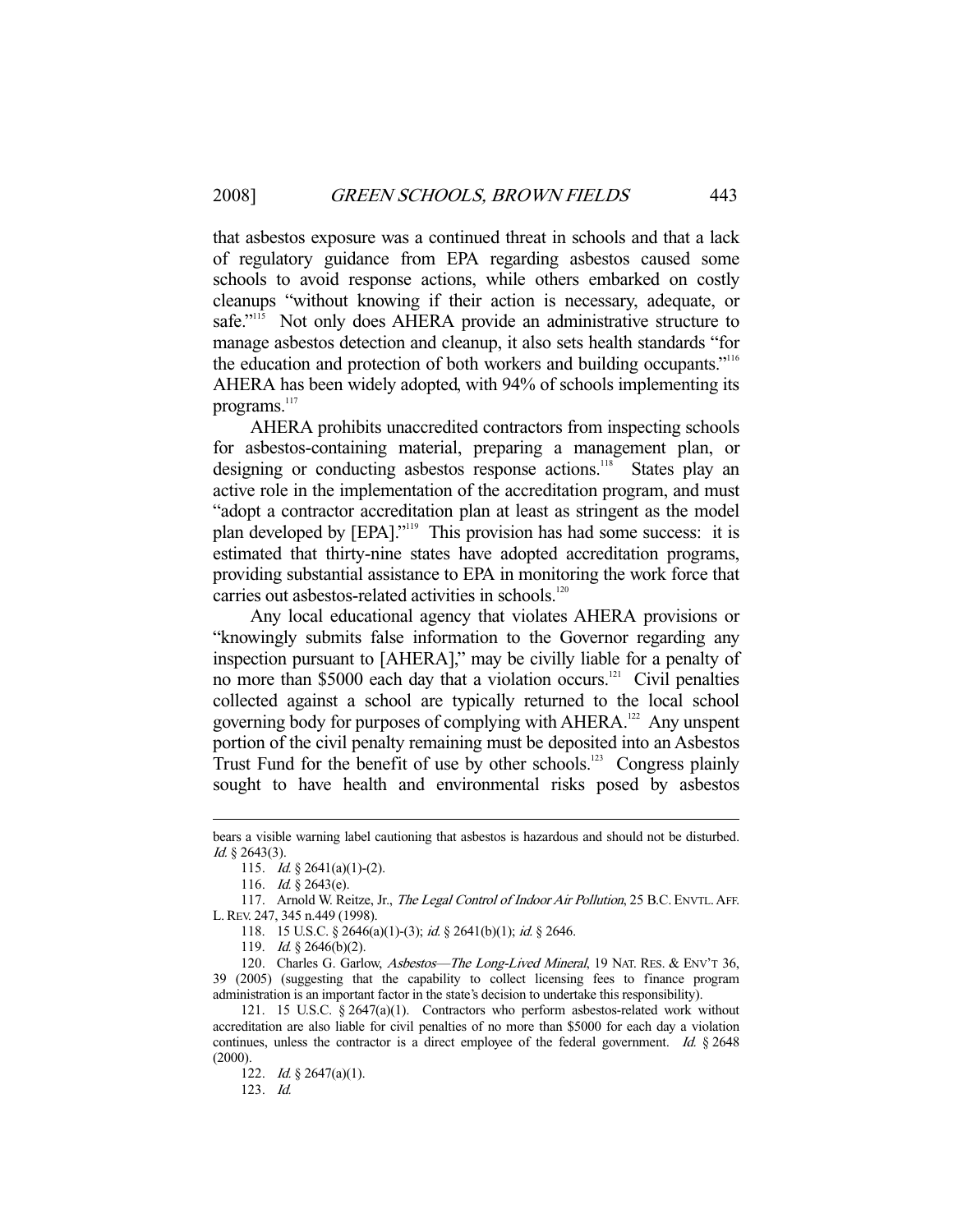addressed promptly, and "this was one way of putting the money where the problems were."124 The penalty structure has been criticized because returning fines to noncompliant schools does not really penalize the local educational agency, beyond the "punishment of public embarrassment and attorney's fees."125

 AHERA also provides any person with the right to file a complaint with EPA or the State Governor, and if the claims are "reasonable," EPA or the Governor will investigate and respond in a timely manner.<sup>126</sup> Furthermore, under AHERA any person can commence a civil action against EPA to compel the agency to meet its AHERA deadlines.<sup>127</sup>

#### C. Proposals

 The absence or lack of effective state laws to govern contaminated school sites and the poor siting decisions that can result when local school governing bodies make siting decisions independent of state and local review processes suggest a need for stronger federal legislation. Shortcomings of the CA and NJ Laws, as well as deficiencies in the Siting Provision, may be remedied by amending the Siting Provision to include: (1) more detailed guidance as to what EPA should consider when establishing model school siting guidelines, and (2) measures to incentivize adoption and compliance with the guidelines and to force agency action.

 The Siting Provision should set forth detailed factors for EPA to contemplate in developing the model guidelines, as does the HPS provision for developing environmental health guidelines.<sup>128</sup> First, to fill the gap in state legislation, EPA's guidelines should address the potential for migrating hazardous waste from adjacent sites. In addition, EPA should be instructed to develop notice procedures mandating the early and direct release of environmentally-related school siting information to the involved communities, rather than merely making the information available via the Green Buildings Act clearinghouse.<sup>129</sup> Finally, EPA should be directed to develop guidelines that factor in issues of environmental equality specific to school siting.

 The Siting Provision should also clarify what guidelines govern situations where neither EPA nor state guidelines cover an issue

 <sup>124.</sup> Garlow, supra note 120, at 40.

 <sup>125.</sup> Id. at 40.

 <sup>126. 15</sup> U.S.C. § 2647(d).

 <sup>127.</sup> Id. § 2647(f).

<sup>128.</sup> See discussion supra Part IV.B.

<sup>129.</sup> See discussion supra Part IV.A.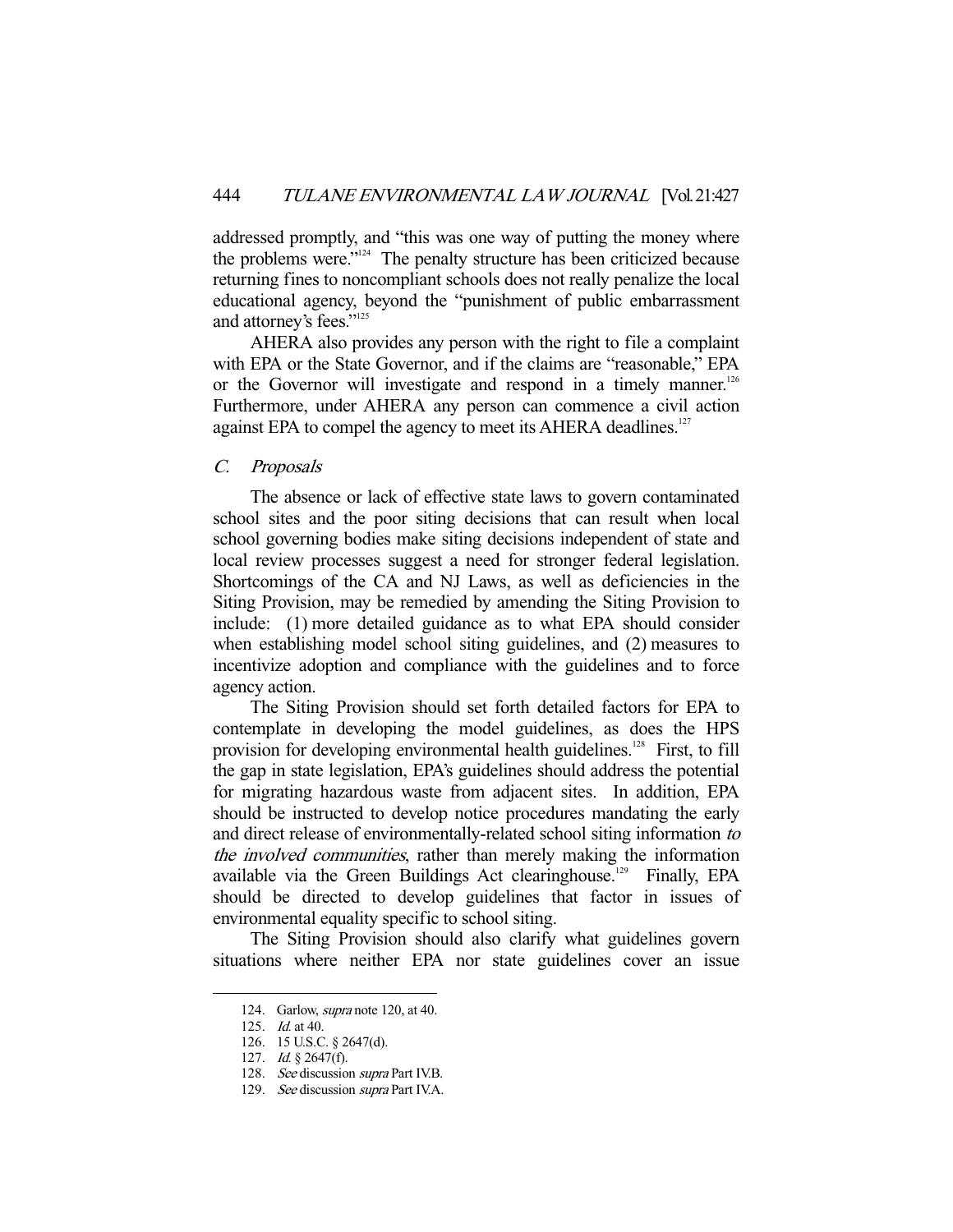regarding the presence of hazardous substances at a proposed school, or where there is insufficient data to determine whether there may be a potential threat to health or the environment. In a discussion draft of an earlier bill proposing regulations similar to those now included in the HPS, Senator Menendez suggested that in such circumstances EPA should presume that the environmental contaminant poses a special risk to children.130 The draft further recommended that, due to the special vulnerability of children to harm from pollution exposure, children should be safeguarded by "an additional safety factor of at least 10-fold in the establishment of environmental standards when reliable data are not available."131 Even without going as far as Senator Menendez's bill, the Siting Provision should be amended to indicate what action should be taken in the absence of federal and/or state guidance.

 One way to promote state adoption of federal siting guidelines is to model the Siting Provision after AHERA. Both are situated under the TSCA, and both were enacted for the same purpose: to ensure that educational facilities do not pose environmental health risks to children from exposure to toxic substances. A siting provision fashioned after AHERA would require schools to inspect for contamination not only at proposed school sites, but also at existing school grounds. In either case, if pollution were found, school districts would be required to develop cleanup plans using accredited contractors and laboratories, subject to EPA oversight, as in AHERA. EPA guidance throughout the assessment and cleanup process would provide much-needed administrative assistance to school districts, while allowing school districts some flexibility to customize management plans to suit local needs. School districts and states would still retain traditional discretion over all other aspects of the school siting process.

 An AHERA-like enforcement structure might also be used to encourage state and school district implementation of siting guidelines. As in AHERA, schools districts that do not follow standardized site investigation and cleanup procedures would be subject to monetary penalties, but those fines would eventually return to local school governing boards to carry out compliance with guidelines issued pursuant to the Siting Provision. Penalty funds will be allotted where the need is, and, the penalty mechanism would provide accountability for poor environmental management on school district leaders, which may have a deterrent effect. Furthermore, the Siting Provision should include

 <sup>130.</sup> Environmental Protection for Children Act of 2006, 109th Cong. 4 (2006) (Discussion Draft of Act, as introduced by Sen. Menendez).

 <sup>131.</sup> Id. at 5.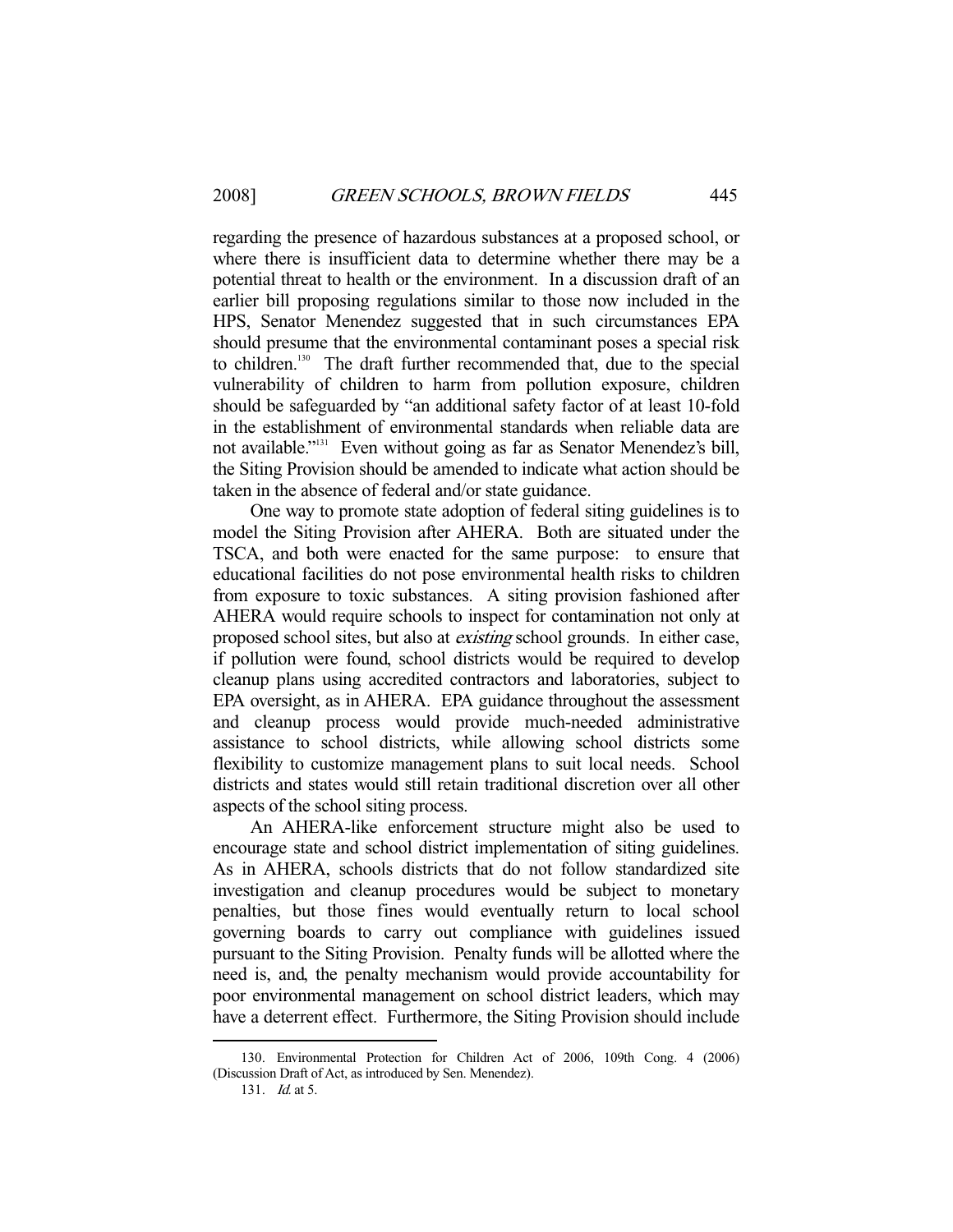a provision, as AHERA does, which gives citizens an administrative action to compel agency compliance with statutory mandates. As the Siting Provision now stands, citizens are without recourse if EPA fails to promulgate guidelines.

 Rather than mandating compliance with federal siting guidelines through the adoption of an enforcement framework modeled on AHERA, states and school districts might be encouraged to comply with guidelines in order to receive federal funding for education programs. Such a measure was "actively being discussed," and "absolutely a possibility," at the time of enactment of the HPS, but nothing was ever formally introduced.<sup>132</sup> An alternative method to secure safe school sites is to condition receipt of grants on state adoption of environmental school siting laws that incorporate federal siting guidelines. Under the current HPS grant program, EPA has discretion to provide grants to states for program implementation, but the provision does not set forth application requirements.<sup>133</sup> In his discussion draft, Senator Menendez suggested a program that would give EPA the authority to issue block grants to states which have enacted a law requiring environmental testing for pollution on the proposed site for a school.<sup>134</sup> This final option may be the best mechanism to promote safe schools, as it gives states maximum flexibility to tailor a law to local preferences.

#### VI. CONCLUSION

-

 The Supreme Court cites education as the "most important function of state and local governments,"135 but these governments have failed to provide children with a healthy environment in which to learn. States have compulsory school attendance laws, yet lack laws to protect children from attending schools on polluted grounds.<sup>136</sup> While awaiting effective school siting legislation, millions of children will pass through schools that may pose a risk to their health and the environment. Billions of dollars will be spent building schools on property that was not subject

<sup>132.</sup> Inside the EPA, *supra* note 70, at 1. A spokesman for Senator Lautenberg indicated that this approach is based on legislation pushed by Lautenberg in 1984 that "threatened states' share of federal highway funds if they did not increase the legal drinking age to 21." Id.

 <sup>133. 15</sup> U.S.C. § 2695(a) (2000).

 <sup>134.</sup> Environmental Protection for Children Act of 2006.

 <sup>135.</sup> Brown v. Bd. of Educ. of Topeka, 347 U.S. 483, 493 (1954) (finding racial segregation in the context of public education violative of the Equal Protection Clause under the Fourteenth Amendment).

 <sup>136.</sup> U.S. Dep't of Labor Wage & Hour Div., State Labor Laws: Employment Related Provisions in State Compulsory School Attendance Laws (Jan. 1, 2008), http://www.dol.gov/esa/ programs/whd/state/schoolattend.htm.